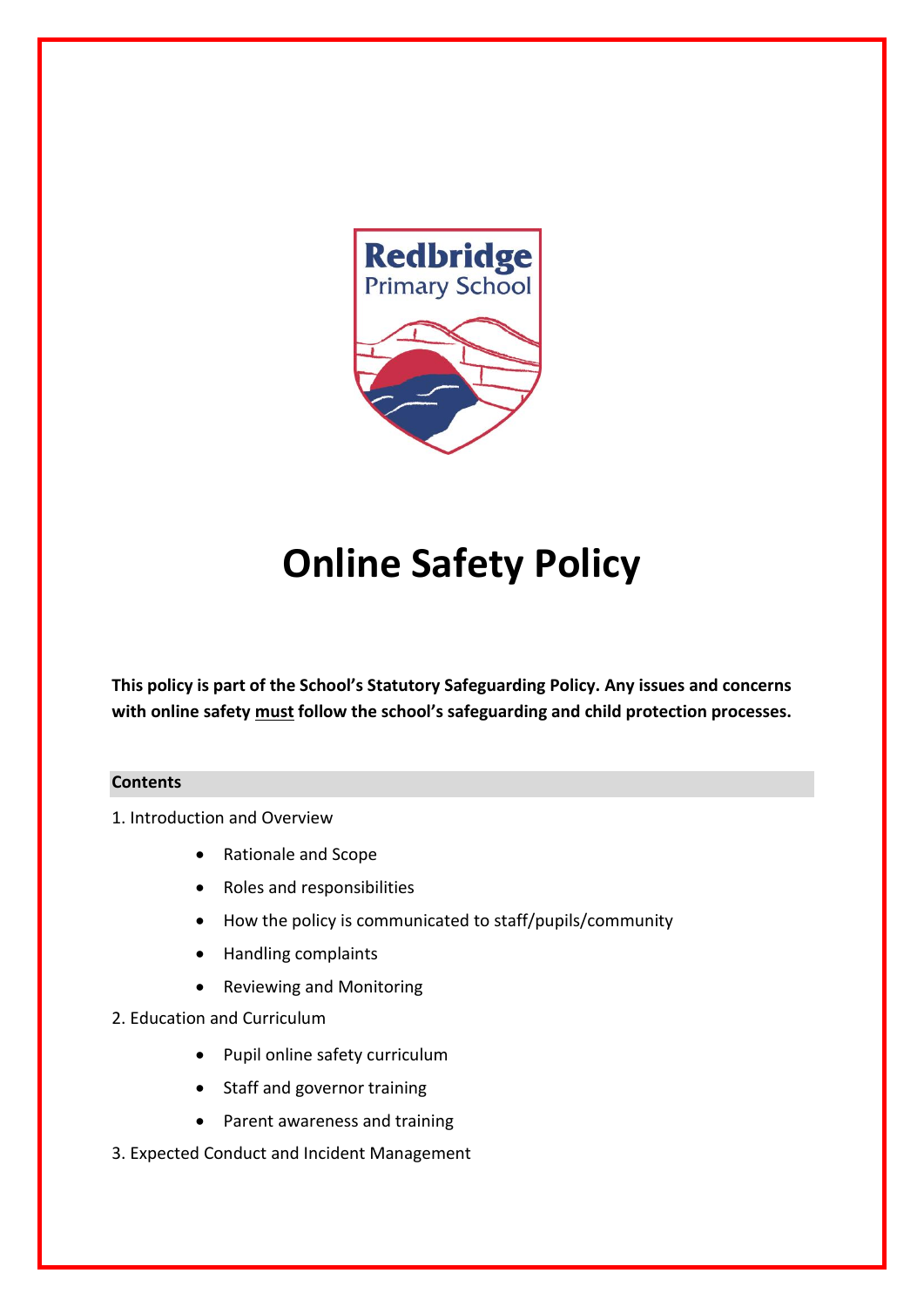



- 4. Managing the IT Infrastructure
	- Internet access, security (virus protection) and filtering
	- Network management (user access, backup, curriculum and admin)
	- Passwords policy
	- E-mail
	- School website
	- Learning platform
	- Social networking
	- Video Conferencing
- 5. Data Security
	- Management Information System access
	- Data transfer
	- Asset Disposal
- 6. Equipment and Digital Content
	- Personal mobile phones and devices
	- Digital images and video

#### Appendices:

- A1: Acceptable Use Agreement (Staff, Volunteers and Governors)
- A2: Acceptable Use Agreements (Pupils adapted for phase KS1 and KS2)
- A3: Acceptable Use Agreement including photo/video permission (Parents)
- A4: Protocol for responding to online safety incidents
- A5: Prevent: Radicalisation and Extremism
- A6: Data security: Use of IT systems and Data transfer

Search and Confiscation guidance from DfE [https://www.gov.uk/government/publications/searching-screening-and](https://www.gov.uk/government/publications/searching-screening-and-confiscation)[confiscation](https://www.gov.uk/government/publications/searching-screening-and-confiscation)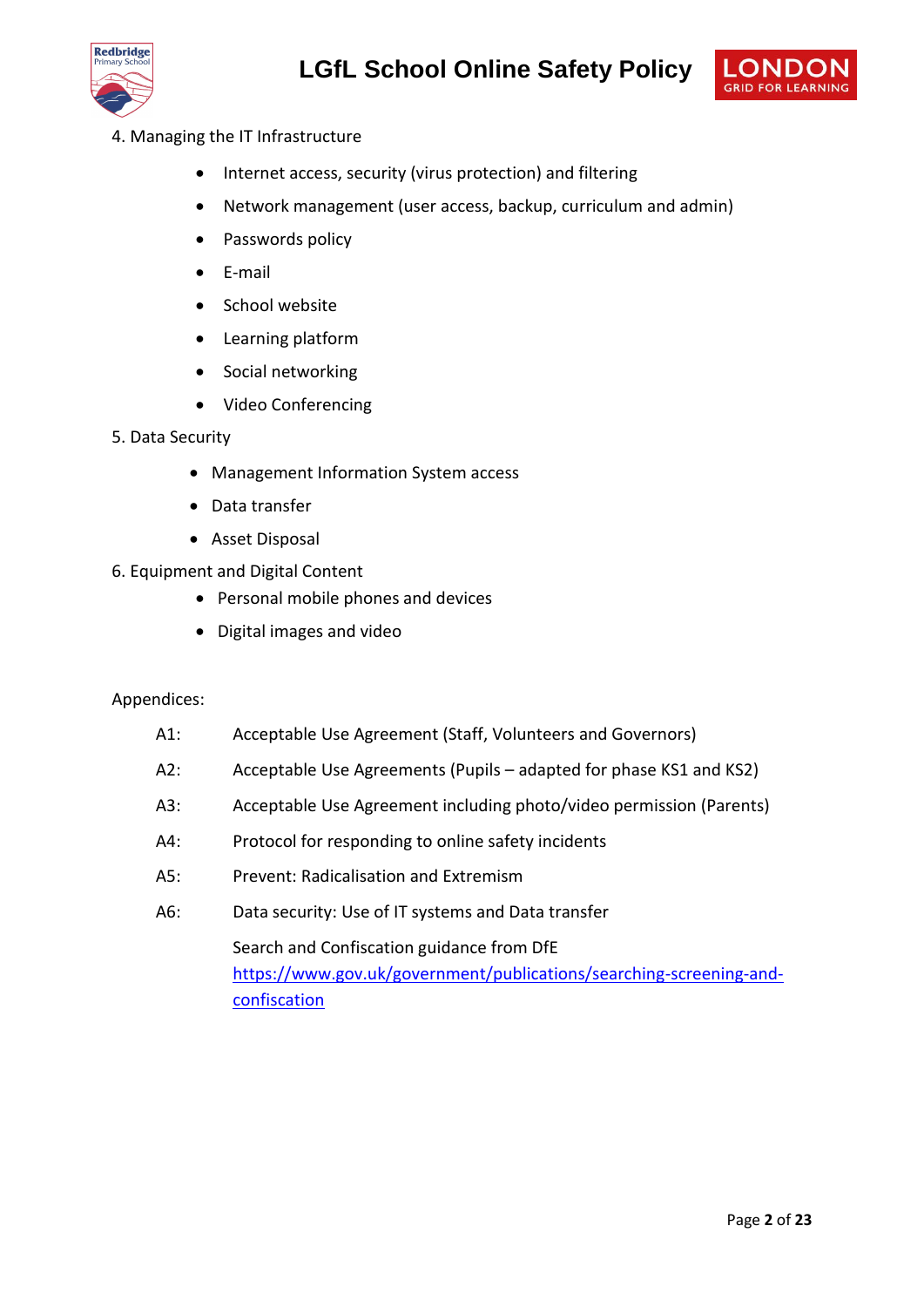



#### **1. Introduction and Overview**

#### **Rationale**

#### **The purpose of this policy is to:**

- Set out the key principles expected of all members of the school community at Redbridge Primary School with respect to the use of IT-based technologies.
- Safeguard and protect the children and staff.
- Assist school staff working with children to work safely and responsibly with the Internet and other IT and communication technologies and to monitor their own standards and practice.
- Set clear expectations of behaviour and/or codes of practice relevant to responsible use of the Internet for educational, personal or recreational use for the whole school community.
- Have clear structures to deal with online abuse such as online bullying in line with the school's safeguarding policy
- Ensure that all members of the school community are aware that unlawful or unsafe behaviour is unacceptable and that, where appropriate, disciplinary or legal action will be taken.
- Minimise the risk of misplaced or malicious allegations made against adults who work with students.

#### **The main areas of risk for our school community can be summarised as follows:**

#### Content

- Exposure to inappropriate content
- Lifestyle websites promoting harmful behaviours
- Hate content
- Content validation: how to check authenticity and accuracy of online content

#### Contact

- Grooming (sexual exploitation, radicalisation etc.)
- Online bullying in all forms
- Social or commercial identity theft, including passwords

#### **Conduct**

- Aggressive behaviours (bullying)
- Privacy issues, including disclosure of personal information
- Digital footprint and online reputation
- Health and well-being (amount of time spent online, gambling, body image)
- Sexting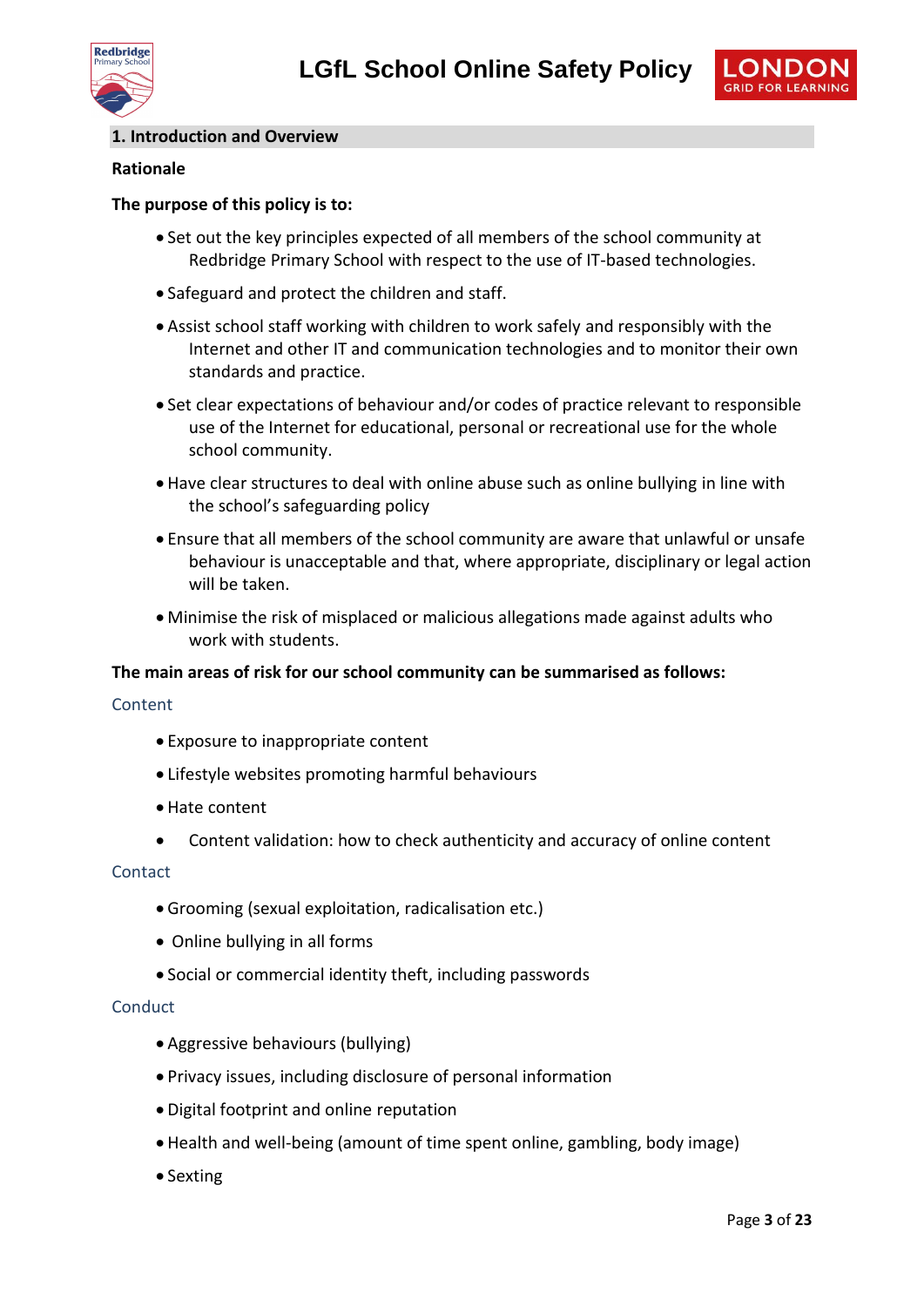



Copyright (little care or consideration for intellectual property and ownership)

#### **Scope**

This policy applies to all members of Redbridge Primary School community (including staff, students/pupils, volunteers, parents/carers, visitors, community users) who have access to and are users of Redbridge Primary School IT systems, both in and out of Redbridge Primary School.

#### **Roles and responsibilities**

| Role        | <b>Key Responsibilities</b>                                                                                                                                           |
|-------------|-----------------------------------------------------------------------------------------------------------------------------------------------------------------------|
| Headteacher | Must be adequately trained in off-line and online safeguarding, in-<br>line with statutory guidance and relevant Local Safeguarding<br>Children Board (LSCB) guidance |
|             | To lead a 'safeguarding' culture, ensuring that online safety is fully<br>integrated with whole school safeguarding.                                                  |
|             | To take overall responsibility for online safety provision                                                                                                            |
|             | To take overall responsibility for data management and<br>information security (SIRO) ensuring school's provision follows best<br>practice in information handling    |
|             | To ensure the school uses appropriate IT systems and services<br>including, filtered Internet Service, e.g. LGfL services                                             |
|             | To be responsible for ensuring that all staff receive suitable training<br>to carry out their safeguarding and online safety roles                                    |
|             | To be aware of procedures to be followed in the event of a serious<br>online safety incident                                                                          |
|             | Ensure suitable 'risk assessments' undertaken so the curriculum<br>meets needs of pupils, including risk of children being radicalised                                |
|             | To receive regular monitoring reports from the Online Safety Lead                                                                                                     |
|             | To ensure that there is a system in place to monitor and support<br>staff who carry out internal online safety procedures, e.g. network<br>manager                    |
|             | To ensure Governors are regularly updated on the nature and<br>effectiveness of the school's arrangements for online safety                                           |
|             | To ensure school website includes relevant information.                                                                                                               |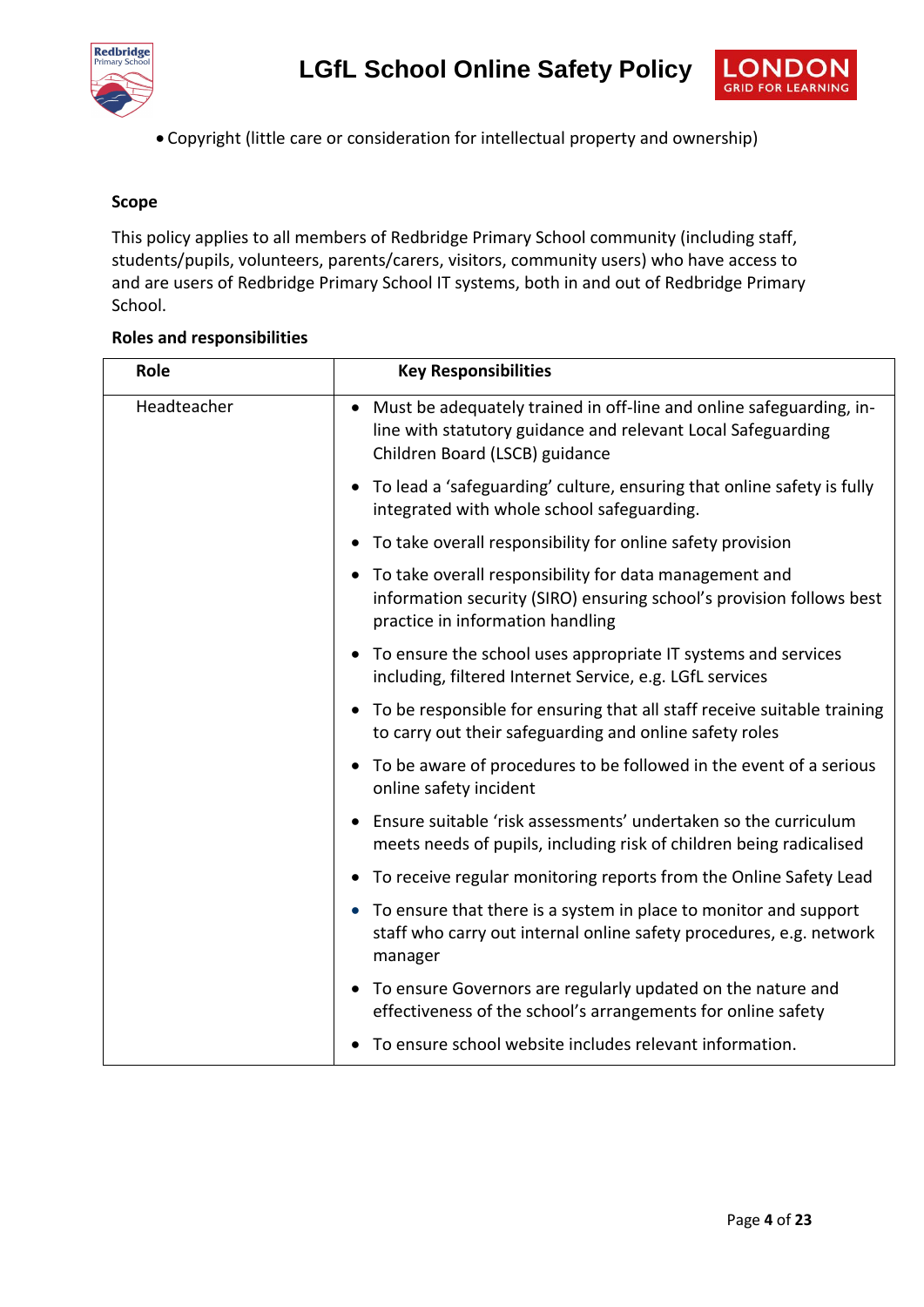





| Role                                                              | <b>Key Responsibilities</b>                                                                                                                                                                    |
|-------------------------------------------------------------------|------------------------------------------------------------------------------------------------------------------------------------------------------------------------------------------------|
| Online Safety Lead<br>/Designated Child<br><b>Protection Lead</b> | Take day to day responsibility for online safety issues and a leading<br>$\bullet$<br>role in establishing and reviewing the school's online safety<br>policy/documents                        |
| (Elisabeth Jordan / Dr<br>Kulvarn Atwal)                          | • Promote an awareness and commitment to online safety<br>throughout the school community                                                                                                      |
|                                                                   | • Ensure that online safety education is embedded within the<br>curriculum                                                                                                                     |
|                                                                   | Liaise with school technical staff where appropriate<br>$\bullet$                                                                                                                              |
|                                                                   | To communicate regularly with SLT/ULT and the designated online<br>$\bullet$<br>safety Governor/committee to discuss current issues, review<br>incident logs and filtering/change control logs |
|                                                                   | To ensure that all staff are aware of the procedures that need to be<br>$\bullet$<br>followed in the event of an online safety incident                                                        |
|                                                                   | To ensure that online safety incidents are logged as a safeguarding<br>$\bullet$<br>incident (Appendix A)                                                                                      |
|                                                                   | Facilitate training and advice for all staff<br>$\bullet$                                                                                                                                      |
|                                                                   | Oversee any pupil surveys / pupil feedback on online safety issues                                                                                                                             |
|                                                                   | Liaise with the Local Authority and relevant agencies<br>$\bullet$                                                                                                                             |
|                                                                   | Is regularly updated in online safety issues and legislation, and be<br>$\bullet$<br>aware of the potential for serious child protection concerns.                                             |
| Governors/Safeguarding<br>governor (including                     | To ensure that the school has in place policies and practices to keep<br>$\bullet$<br>the children and staff safe online                                                                       |
| online safety)                                                    | To approve the Online Safety Policy and review the effectiveness of<br>the policy                                                                                                              |
|                                                                   | To support the school in encouraging parents and the wider<br>$\bullet$<br>community to become engaged in online safety activities                                                             |
|                                                                   | The role of the online safety Governor will include: regular review<br>$\bullet$<br>with the online safety Co-ordinator.                                                                       |
| <b>Computing Curriculum</b><br>Leader - Elisabeth                 | To oversee the delivery of the online safety element of the<br>$\bullet$<br>Computing curriculum.                                                                                              |
| Jordan                                                            | To promote online safety to children throughout the school-<br>$\bullet$<br>assemblies, competitions, digital leaders, newsletter, displays in ICT<br>suite.                                   |
| Network<br>Manager/technician $-$                                 | To report online safety related issues that come to their attention,<br>to the Online Safety Coordinator                                                                                       |
| Noor Mughal                                                       | To manage the school's computer systems, ensuring<br>- school password policy is strictly adhered to.                                                                                          |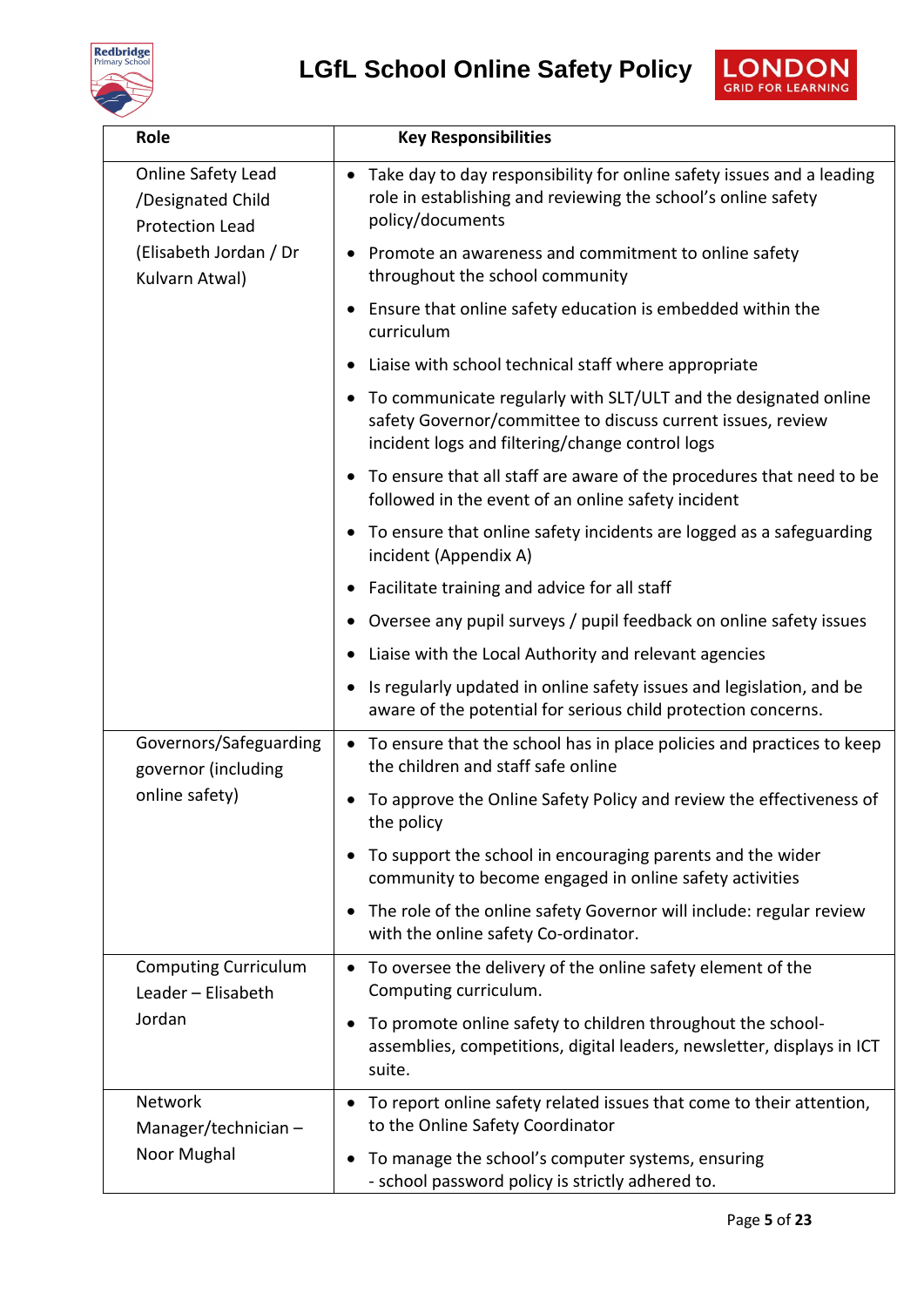



| Role                                      | <b>Key Responsibilities</b>                                                                                                                                                                                                                                                                                               |
|-------------------------------------------|---------------------------------------------------------------------------------------------------------------------------------------------------------------------------------------------------------------------------------------------------------------------------------------------------------------------------|
|                                           | - systems are in place for misuse detection and malicious attack<br>(e.g. keeping virus protection up to date)<br>- access controls/encryption exist to protect personal and sensitive<br>information held on school-owned devices<br>- the school's policy on web filtering is applied and updated on a<br>regular basis |
|                                           | • That they keep up to date with the school's online safety policy and<br>technical information in order to effectively carry out their online<br>safety role and to inform and update others as relevant                                                                                                                 |
|                                           | That the use of school technology and online platforms are regularly<br>٠<br>monitored and that any misuse/attempted misuse is reported to the<br>online safety lead/ Headteacher                                                                                                                                         |
|                                           | • To ensure appropriate backup procedures and disaster recovery<br>plans are in place - servers and Grid store cloud access                                                                                                                                                                                               |
|                                           | To keep up-to-date documentation of the school's online security<br>and technical procedures                                                                                                                                                                                                                              |
| Data and Information                      | To ensure that the data they manage is accurate and up-to-date<br>$\bullet$                                                                                                                                                                                                                                               |
| (Asset Owners)                            | Ensure best practice in information management. i.e. have<br>$\bullet$<br>appropriate access controls in place, that data is used, transferred<br>and deleted in-line with data protection requirements.                                                                                                                  |
|                                           | The school must be registered with Information Commissioner                                                                                                                                                                                                                                                               |
| <b>LGfL Nominated</b><br>contact(s)       | • To ensure all LGfL services are managed on behalf of the school<br>following data handling procedures as relevant                                                                                                                                                                                                       |
| Teachers                                  | • To embed online safety in the curriculum                                                                                                                                                                                                                                                                                |
|                                           | To supervise and guide pupils carefully when engaged in learning<br>activities involving online technology (including, extra-curricular and<br>extended school activities if relevant)                                                                                                                                    |
|                                           | To ensure that pupils are fully aware of research skills and are fully<br>$\bullet$<br>aware of legal issues relating to electronic content such as copyright<br>laws.                                                                                                                                                    |
| All staff, volunteers and<br>contractors. | To read, understand, sign and adhere to the school staff Acceptable<br>$\bullet$<br>Use Agreement/Policy, and understand any updates annually. The<br>AUP is signed by new staff on induction.                                                                                                                            |
|                                           | To report any suspected misuse or problem to the online safety<br>coordinator                                                                                                                                                                                                                                             |
|                                           | To maintain an awareness of current online safety issues and<br>guidance e.g. through CPD                                                                                                                                                                                                                                 |
|                                           | To model safe, responsible and professional behaviours in their own                                                                                                                                                                                                                                                       |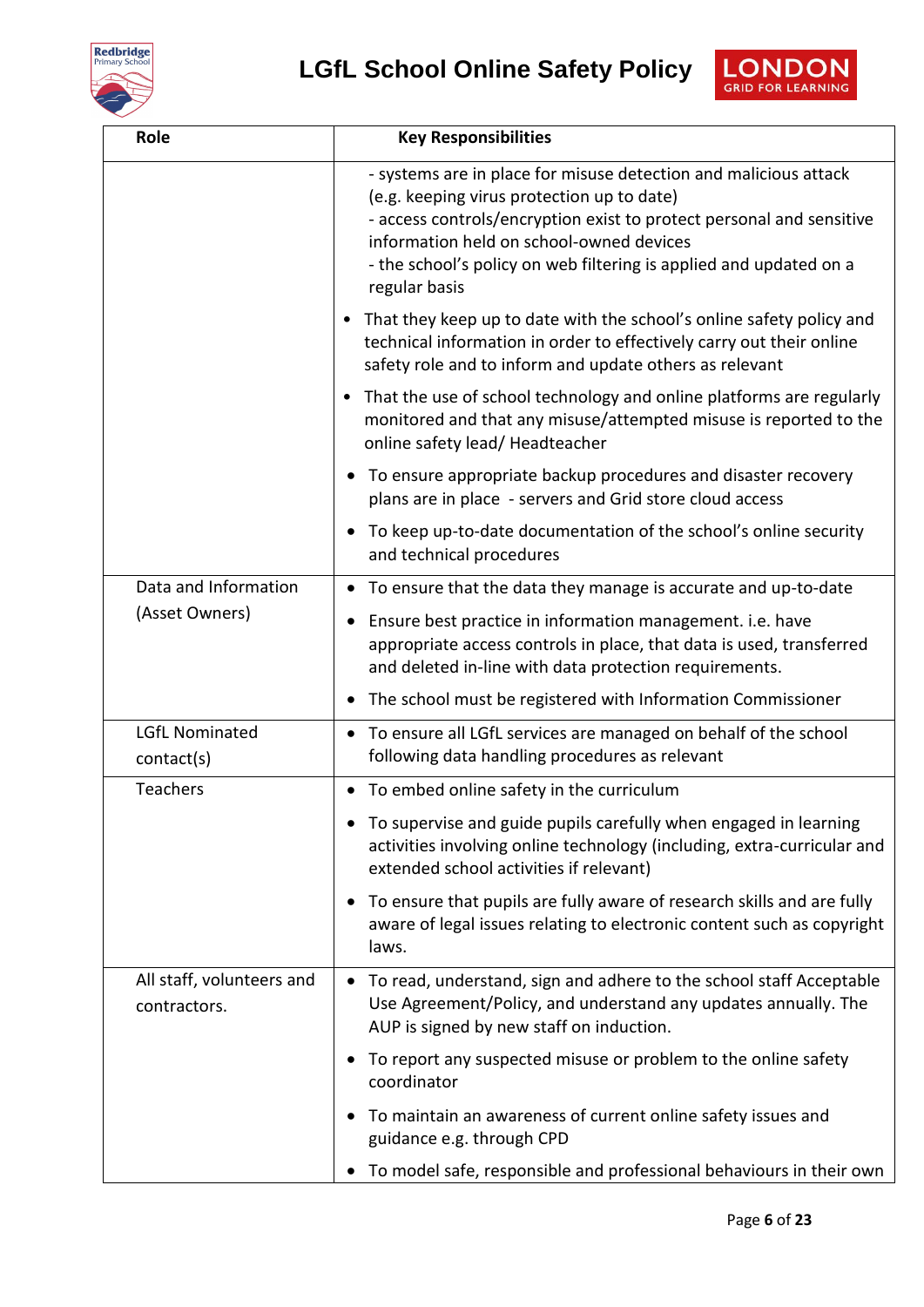



| Role                                               | <b>Key Responsibilities</b>                                                                                                                                                                                                                                                                                      |
|----------------------------------------------------|------------------------------------------------------------------------------------------------------------------------------------------------------------------------------------------------------------------------------------------------------------------------------------------------------------------|
|                                                    | use of technology                                                                                                                                                                                                                                                                                                |
|                                                    | <b>Exit strategy</b>                                                                                                                                                                                                                                                                                             |
|                                                    | At the end of the period of employment/volunteering to return any<br>equipment or devices loaned by the school. This will include leaving<br>PIN numbers, IDs and passwords to allow devices to be reset, or<br>meeting with line manager and technician on the last day to log in<br>and allow a factory reset. |
| Pupils                                             | • Read, understand, sign and adhere to the Student/Pupil Acceptable<br>Use Policy annually                                                                                                                                                                                                                       |
|                                                    | • To understand the importance of reporting abuse, misuse or access<br>to inappropriate materials                                                                                                                                                                                                                |
|                                                    | • To know what action to take if they or someone they know feels<br>worried or vulnerable when using online technology - use of the<br>worry box and speaking to a member of staff                                                                                                                               |
|                                                    | To understand the importance of adopting safe behaviours and<br>$\bullet$<br>good online safety practice when using digital technologies out of<br>school and realise that the school's online safety policy covers their<br>actions out of school                                                               |
|                                                    | • To contribute to any 'pupil voice' / surveys that gathers information<br>of their online experiences                                                                                                                                                                                                           |
| Parents/carers                                     | • To read, understand and promote the school's Pupil Acceptable Use<br>Agreement with their children                                                                                                                                                                                                             |
|                                                    | • to consult with the school if they have any concerns about their<br>children's use of technology                                                                                                                                                                                                               |
|                                                    | • to support the school in promoting online safety and endorse the<br>Parents' Acceptable Use Agreement which includes the pupils' use<br>of the Internet and the school's use of photographic and video<br>images                                                                                               |
| <b>External groups</b><br>including Parent groups, | Any external individual/organisation will sign an Acceptable Use<br>agreement prior to using technology or the Internet within school                                                                                                                                                                            |
| <b>PTA</b>                                         | to support the school in promoting online safety<br>$\bullet$                                                                                                                                                                                                                                                    |
|                                                    | To model safe, responsible and positive behaviours in their own use<br>of technology.                                                                                                                                                                                                                            |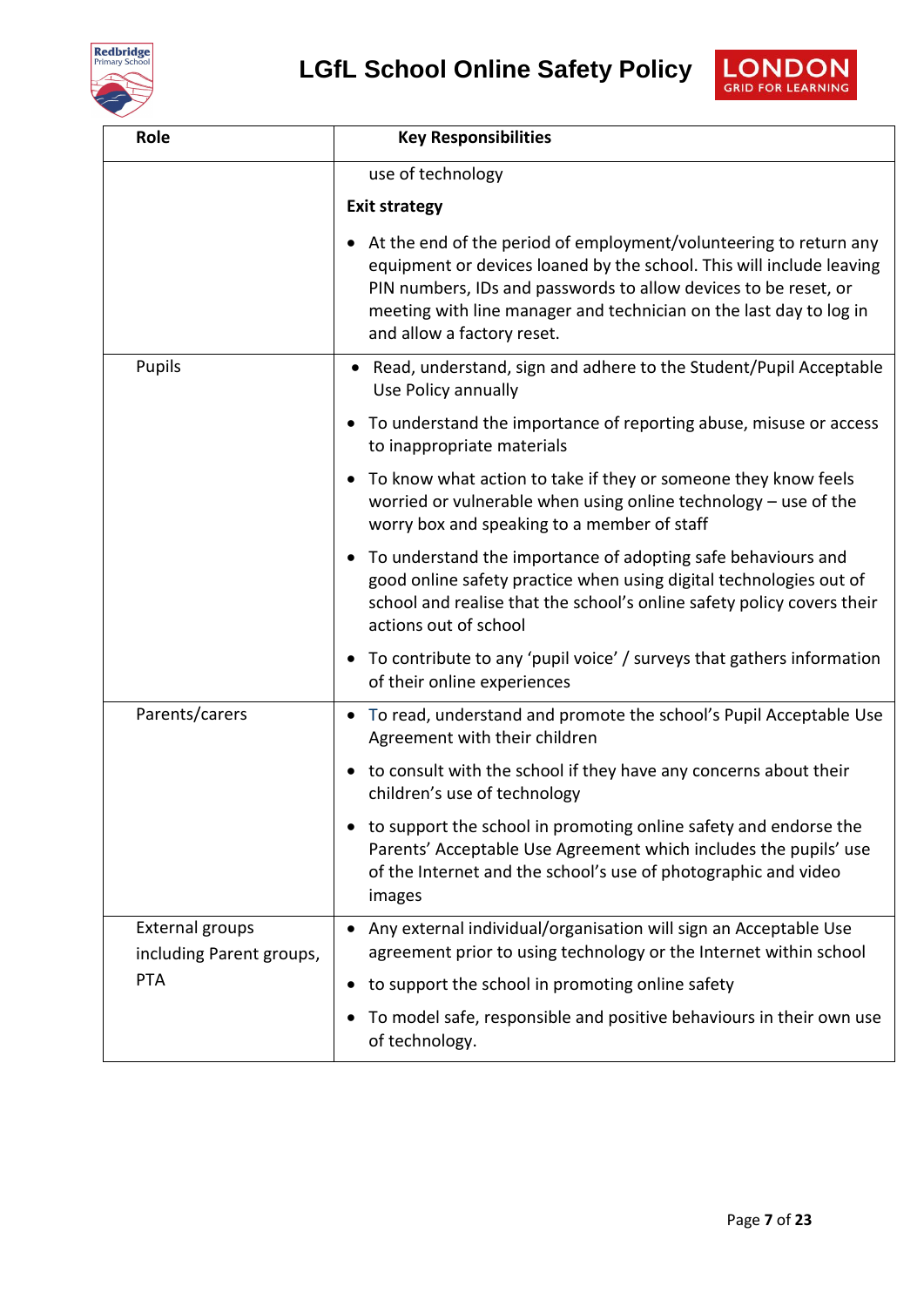



#### **Communication:**

The policy will be communicated to staff/pupils/community in the following ways:

- Policy to be posted on DB
- Policy to be part of school induction pack for new staff.
- Regular updates and training on online safety for all staff.
- Acceptable use agreements discussed with staff and pupils at the start of each year. Acceptable use agreements to be issued to whole school community, on entry to the school.

#### **Handling Incidents:**

- The school will take all reasonable precautions to ensure online safety.
- Staff and pupils are given information about infringements in use and possible sanctions.
- Online Safety Lead acts as first point of contact for any incident.
- Any suspected online risk or infringement is reported to Online Safety Lead that day and the 'Online Incident Log Sheet' is filled
- Any concern about staff misuse is always referred directly to the Headteacher, unless the concern is about the Headteacher in which case the compliant is referred to the Chair of Governors and the LADO (Local Authority's Designated Officer).

#### **Handling a sexting / nude selfie incident:**

[UKCCIS "Sexting in schools and colleges"](http://sexting.lgfl.net/) should be used. This extract gives the initial actions that should be taken:

There should always be an initial review meeting, led by the DSL. This should consider the initial evidence and aim to establish:

- Whether there is an immediate risk to a young person or young people *When assessing the risks the following should be considered:* 
	- o Why was the imagery shared? Was the young person coerced or put under pressure to produce the imagery?
	- $\circ$  Who has shared the imagery? Where has the imagery been shared? Was it shared and received with the knowledge of the pupil in the imagery?
	- o Are there any adults involved in the sharing of imagery?
	- o What is the impact on the pupils involved?
	- o Do the pupils involved have additional vulnerabilities?
	- o Does the young person understand consent?
	- o Has the young person taken part in this kind of activity before?
- If a referral should be made to the police and/or children's social care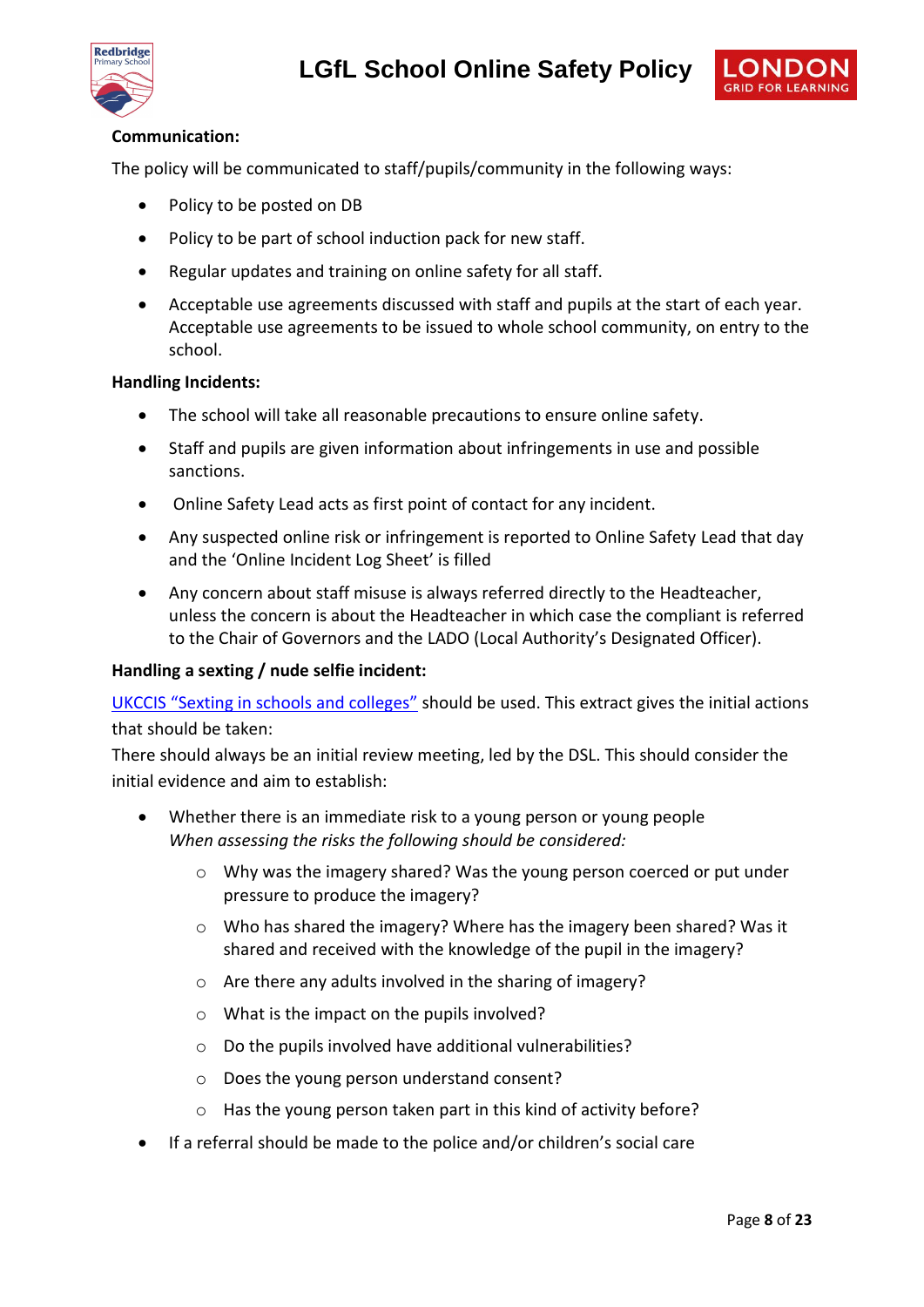



- If it is necessary to view the imagery in order to safeguard the young person in most cases, imagery should not be viewed
- What further information is required to decide on the best response
- Whether the imagery has been shared widely and via what services and/or platforms. This may be unknown.
- Whether immediate action should be taken to delete or remove images from devices or online services
- Any relevant facts about the young people involved which would influence risk assessment
- If there is a need to contact another school, college, setting or individual
- Whether to contact parents or carers of the pupils involved in most cases parents should be involved

An immediate referral to police and/or children's social care should be made if at this initial stage:

- 1. The incident involves an adult
- 2. There is reason to believe that a young person has been coerced, blackmailed or groomed, or if there are concerns about their capacity to consent (for example owing to special educational needs)
- 3. What you know about the imagery suggests the content depicts sexual acts which are unusual for the young person's developmental stage, or are violent
- 4. The imagery involves sexual acts and any pupil in the imagery is under 13
- 5. You have reason to believe a pupil or pupil is at immediate risk of harm owing to the sharing of the imagery, for example, the young person is presenting as suicidal or self-harming

If none of the above apply, then a school may decide to respond to the incident without involving the police or children's social care (a school can choose to escalate the incident at any time if further information/concerns come to light).

The decision to respond to the incident without involving the police or children's social care would be made in cases when the DSL is confident that they have enough information to assess the risks to pupils involved and the risks can be managed within the school's pastoral support and disciplinary framework and if appropriate local network of support.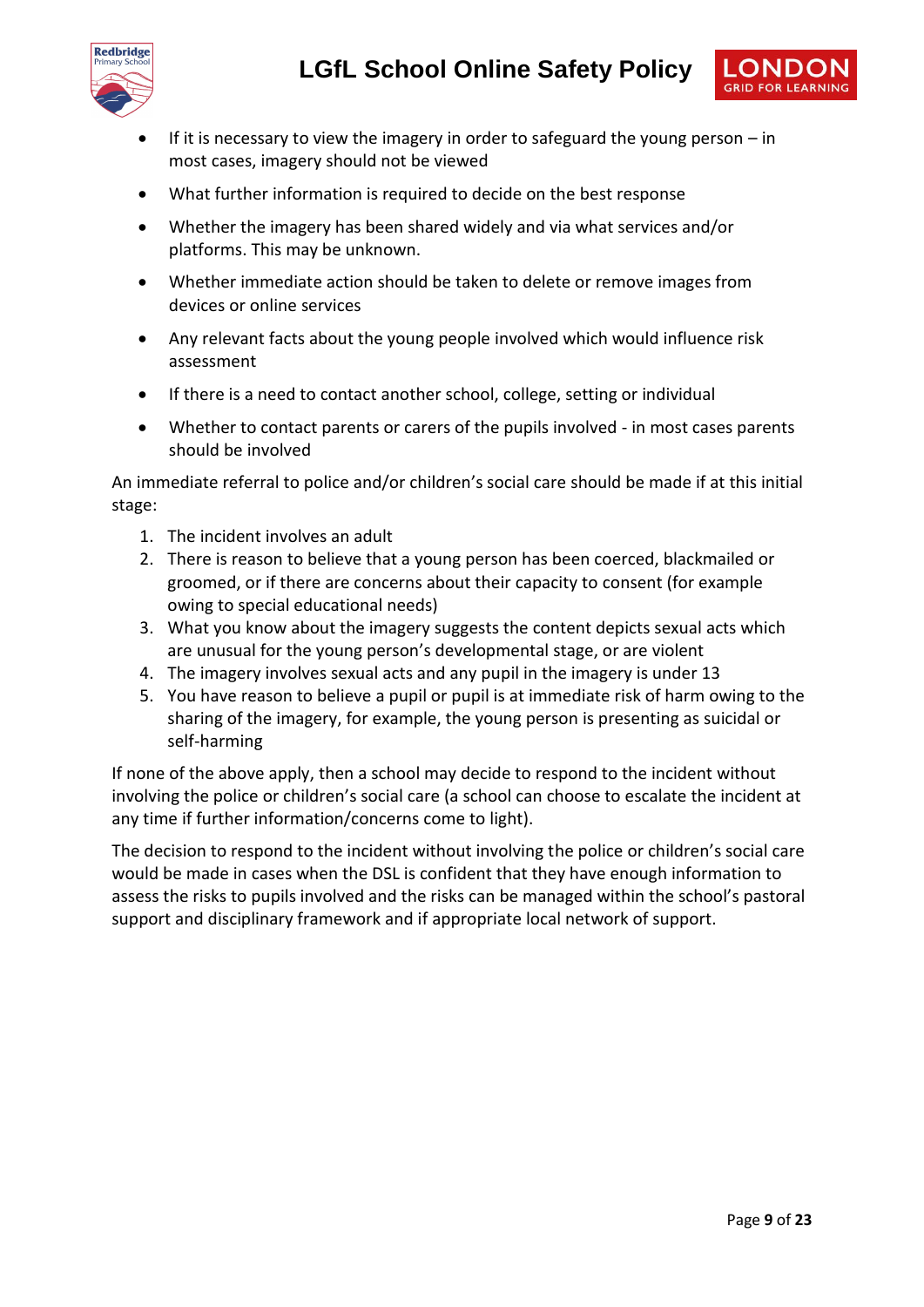



#### **Reviewing and Monitoring Online Safety**

The online safety policy is referenced within other school policies (e.g. Safeguarding and Child Protection policy).

- The online safety policy will be reviewed annually or when any significant changes occur with regard to the technologies in use within the school and in line with Ofsted, DfE and Lgfl.
- There is widespread ownership of the policy and it has been agreed by the ULT and approved by Governors. All amendments to the school online safety policy will be disseminated to all members of staff and pupils.

#### **2. Education and Curriculum**

#### **Pupil online safety curriculum**

This school:

- Has a clear, progressive online safety education programme as part of the Computing curriculum/PSHE and other curriculum areas as relevant. This covers a range of skills and behaviours appropriate to their age and experience;
- plans online use carefully to ensure that it is age-appropriate and supports the learning objectives for specific curriculum areas;
- will remind students about their responsibilities through the pupil Acceptable Use Agreement(s);
- ensures staff are aware of their responsibility to model safe and responsible behaviour in their own use of technology, e.g. use of passwords, logging-off, use of content, research skills, copyright;
- ensures that staff and pupils understand issues around plagiarism; how to check copyright and also know that they must respect and acknowledge copyright/intellectual property rights;
- ensure pupils only use school-approved systems and publish within appropriately secure / age-appropriate environments.

#### **Staff and governor training**

This school:

- makes regular training available to staff on online safety issues and the school's online safety education program;
- provides, as part of the induction process, all new staff [including those on university/college placement and work experience] with information and guidance on the Online Safety Policy and the school's Acceptable Use Agreements.

#### **Parent awareness and training**

This school: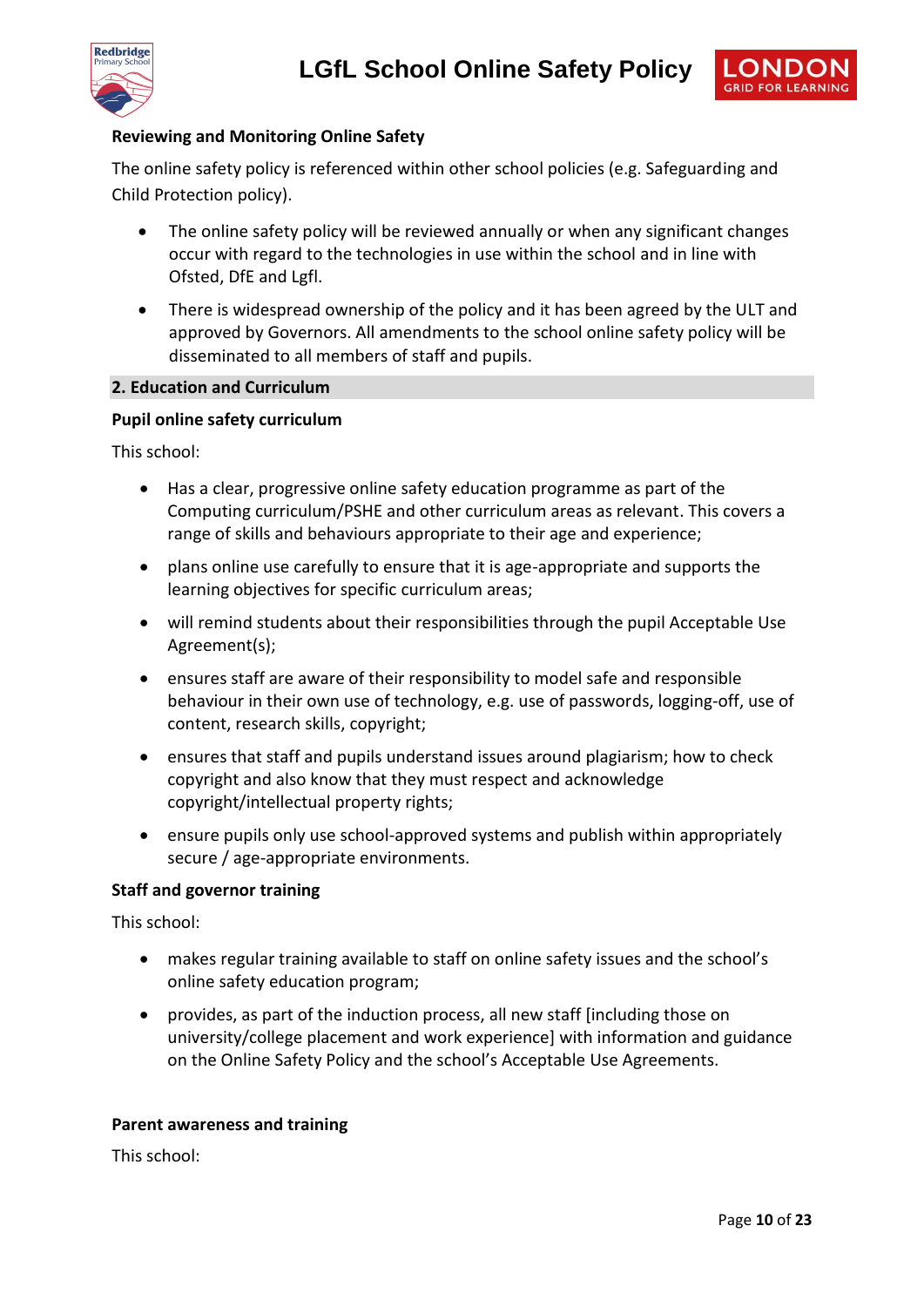



 provides information for parents which includes online safety through curriculum meetings, information on the school website, newsletter, Digital Parenting magazines, individual meetings where required etc.

#### **3. Expected Conduct and Incident management**

#### **Expected conduct**

In this school, all users:

- are responsible for using the school IT and communication systems in accordance with the relevant Acceptable Use Agreements;
- understand the significance of misuse or access to inappropriate materials and are aware of the consequences;
- understand it is essential to reporting abuse, misuse or access to inappropriate materials and know how to do so;
- understand the importance of adopting good online safety practice when using digital technologies in and out of school;
- know and understand school policies on the use of mobile and hand held devices including cameras;

#### **Staff, volunteers and contractors**

- know to be vigilant in the supervision of children at all times, as far as is reasonable, and uses common-sense strategies in learning resource areas where older pupils have more flexible access;
- know to take professional, reasonable precautions when working with pupils, previewing websites before use; using age-appropriate (pupil friendly) search engines where more open Internet searching is required with younger pupils;

#### **Parents/Carers**

- should provide consent for pupils to use the Internet, as well as other technologies, as part of the online safety acceptable use agreement form;
- should know and understand what the school's 'rules of appropriate use for the whole school community' are and what sanctions result from misuse.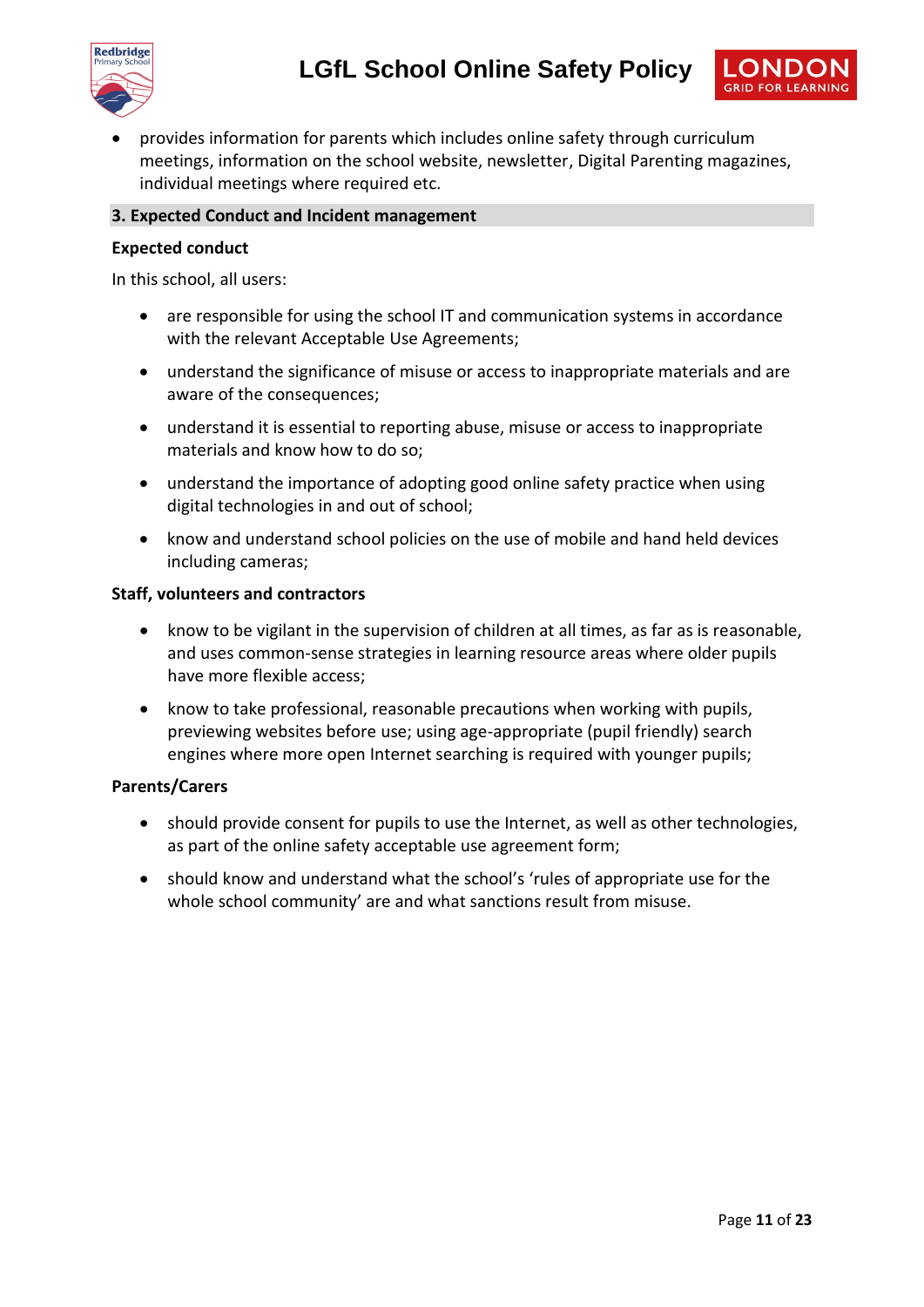

#### **Incident Management**

In this school:

- there is strict monitoring and application of the online safety policy and a differentiated and appropriate range of sanctions;
- all members of the school are encouraged to be vigilant in reporting issues, in the confidence that issues will be dealt with quickly and sensitively, through the school's escalation processes;
- support is actively sought from other agencies as needed (i.e. the local authority, LGfL, UK Safer Internet Centre helpline, CEOP, Prevent Officer, Police, IWF) in dealing with online safety issues;
- monitoring and reporting of online safety incidents takes place and contribute to developments in policy and practice in online safety within the school;
- parents/carers are specifically informed of online safety incidents involving young people for whom they are responsible;
- the Police will be contacted if one of our staff or pupils receives online communication that we consider is particularly disturbing or breaks the law;
- we will immediately refer any suspected illegal material to the appropriate authorities – Police, Internet Watch Foundation and inform the LA.

#### **4. Managing IT and Communication System**

#### **Internet access, security (virus protection) and filtering**

This school:

- informs all users that Internet/email use is monitored:
- uses Forensics software (Futures Cloud) for monitoring. As of the 5th September 2016 online monitoring is now a mandatory legislative requirement as part of new updates to Keeping Children Safe in Education (KCSiE) guidelines. Based on word and phrase capture, Futures Cloud features an intuitive and highly visual user interface that displays problematic activity or behaviour.
- has the educational filtered secure broadband connectivity through the LGfL;
- uses the LGfL filtering system which blocks sites that fall into categories (e.g. adult content, race hate, gaming). All changes to the filtering policy are logged and only available to staff with the approved 'web filtering management' status;
- uses USO user-level filtering where relevant;
- ensures network health through use of Sophos anti-virus software (from LGfL);
- Uses DfE, LA or LGfL approved systems including DfE S2S, LGfL USO FX2, Egress secure file/email to send 'protect-level' (sensitive personal) data over the Internet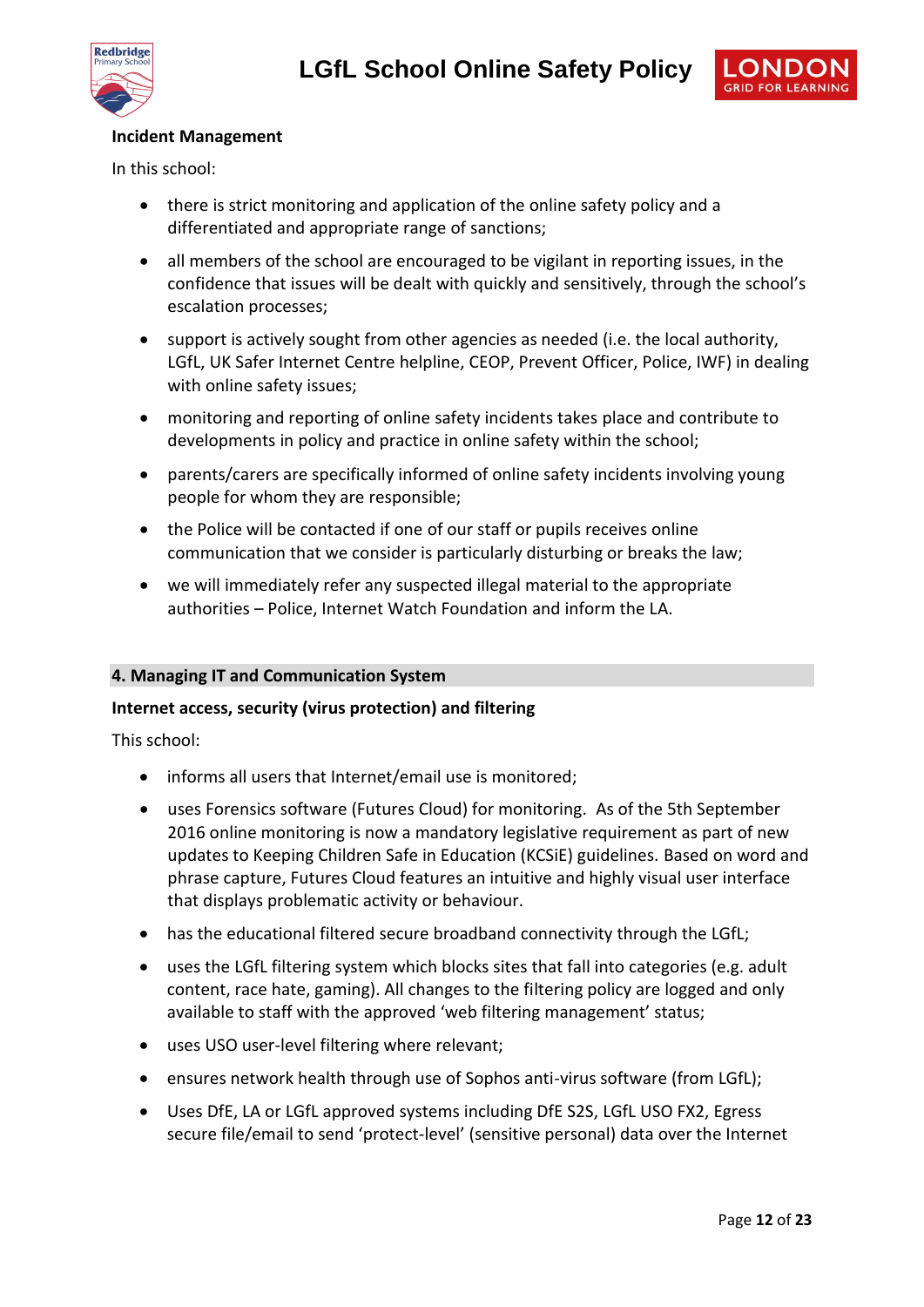



- Uses encrypted devices or secure remote access where staff need to access 'protectlevel' (sensitive personal) data off-site;
- Works in partnership with the LGfL to ensure any concerns about the system are communicated so that systems remain robust and protect students.

#### **Network management (user access, backup)**

This school

- Uses individual, audited log-ins for all users the LGfL USO system;
- Uses guest accounts occasionally for external or short term visitors for temporary access to appropriate services;
- Uses teacher 'remote' management control tools for controlling workstations/viewing users/setting-up applications and Internet web sites, where useful;
- Has additional local network monitoring/auditing software installed;
- Ensures the Systems Administrator/network manager is up-to-date with LGfL services and policies/requires the Technical Support Provider to be up-to-date with LGfL services and policies;
- Has daily back-up of school data on site and cloud based (admin and curriculum);
- Uses secure, 'Cloud' storage for data back-up that conforms to [DfE guidance](https://www.gov.uk/government/publications/cloud-software-services-and-the-data-protection-act) through Grid Store;
- Storage of all data within the school will conform to the EU and UK data protection requirements; Storage of data online, will conform to the [EU data protection](http://en.wikipedia.org/wiki/Data_Protection_Directive)  [directive](http://en.wikipedia.org/wiki/Data_Protection_Directive) where storage is hosted within the EU.

To ensure the network is used safely, this school:

- Ensures staff read and sign that they have understood the school's online safety Policy. Following this, they are set-up with Internet, email access and network access. Online access to service is through a unique, audited username and password. The same credentials are used to access the school's network.
- All pupils from Year 2 onwards have their own unique username and password which gives them access to the Internet and other services;
- Makes clear that no one should log on as another user and makes clear that pupils should never be allowed to log-on or use teacher and staff logins;
- Has set-up the network with a shared work area for pupils and one for staff. Staff and pupils are shown how to save work and access work from these areas;
- Requires all users to log off when they have finished working or are leaving the computer unattended;
- Ensures all equipment owned by the school and/or connected to the network has up to date virus protection;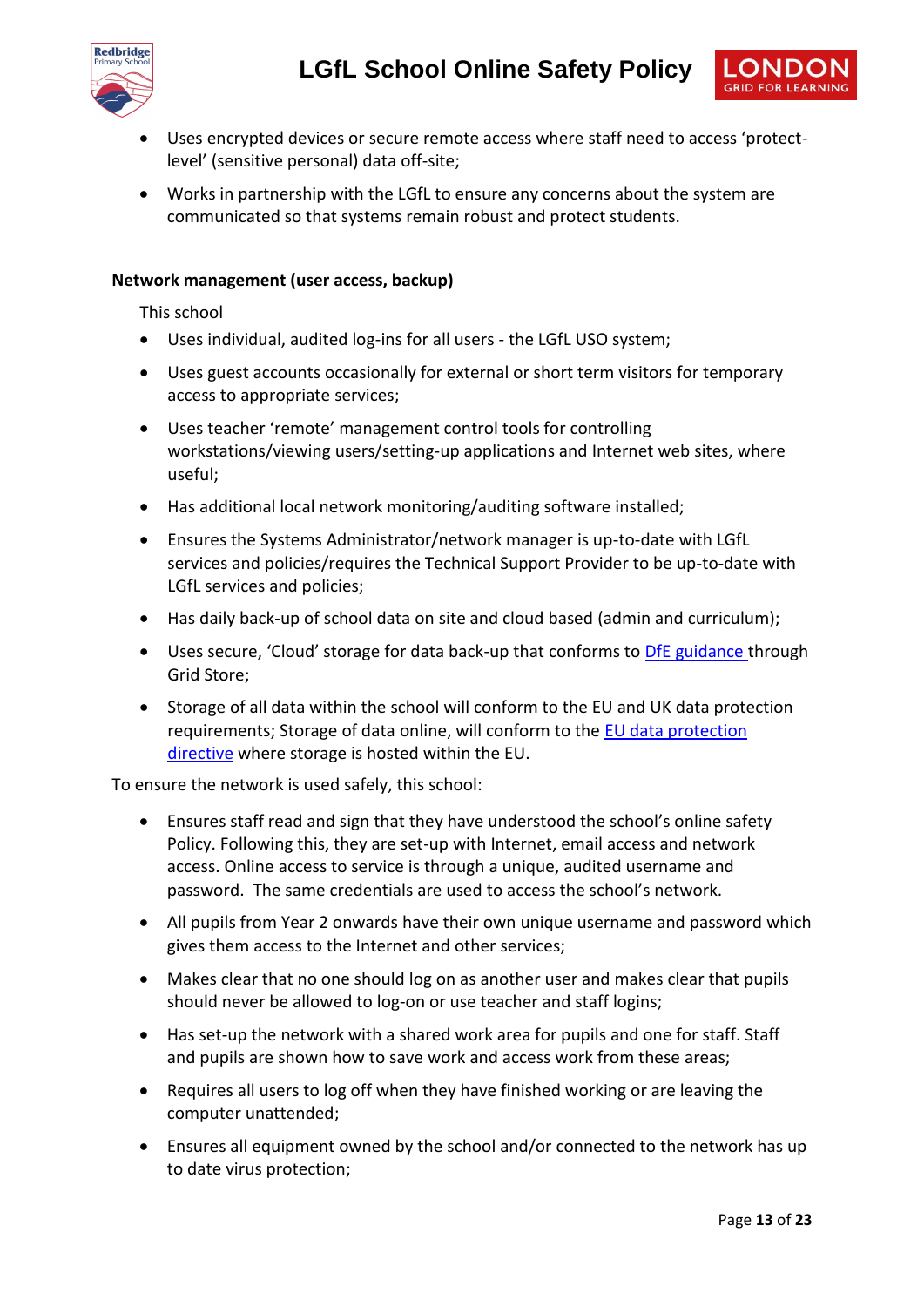



 Makes clear that staff accessing LA systems do so in accordance with any Corporate policies;

e.g. Borough email or Intranet; finance system, Personnel system etc.

- Maintains equipment to ensure Health and Safety is followed;
- Ensures that access to the school's network resources from remote locations by staff is audited and restricted and access is only through school/LA approved systems:
- Does not allow any outside Agencies to access our network remotely except where there is a clear professional need and then access is audited restricted and is only through approved systems;
- Has a clear disaster recovery system in place that includes a secure, remote off site back up of data i.e GridStore from Lgfl;
- This school uses secure data transfer; this includes DfE secure S2S website for all CTF files sent to other schools;
- Ensures that all pupil level data or personal data sent over the Internet is encrypted or only sent within the approved secure system in our LA or through USO secure file exchange (USO FX);
- Our wireless network has been secured to industry standard Enterprise security level /appropriate standards suitable for educational use;
- All IT and communications systems installed professionally and regularly reviewed to ensure they meet health and safety standards;

#### **Password policy**

- This school makes it clear that staff and pupils must always keep their passwords private, must not share with others; If a password is compromised the school should be notified immediately.
- All staff have their own unique username and private passwords to access school systems. Staff are responsible for keeping their password(s) private.
- We require staff to use STRONG passwords.
- We require staff to change their passwords into the MIS, LGfL USO admin site when prompted
- We require staff using critical systems to use two factor authentication.

**E-mail This school**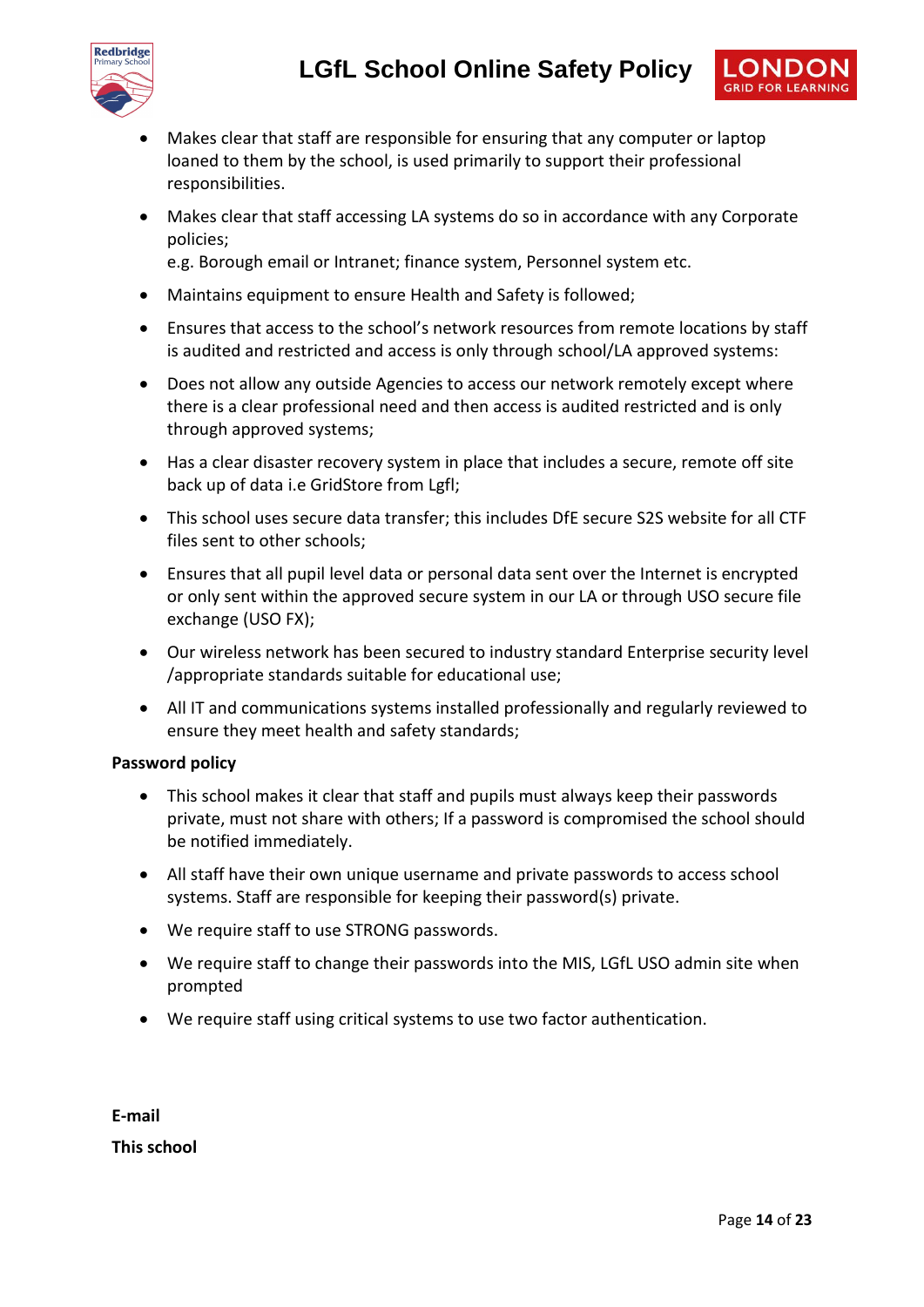



- Provides staff with an email account for their professional use, London Staffmail/LA email and makes clear personal email should be through a separate account;
- We use anonymous or group e-mail addresses, for example [info@schoolname.la.sch.uk/](mailto:info@schoolname.la.sch.uk)[head@schoolname.la.sch.uk/](mailto:head@schoolname.la.sch.uk)or class e-mail addresses.
- Will contact the Police if one of our staff or pupils receives an e-mail that we consider is particularly disturbing or breaks the law.
- Will ensure that email accounts are maintained and up to date
- We use a number of LGfL-provided technologies to help protect users and systems in the school, including desktop anti-virus product Sophos, plus direct email filtering for viruses.

#### **Pupils:**

- We use LGfL pupil email system which are intentionally 'anonymised' for pupil protection.
- Pupils are taught about the online safety and 'netiquette' of using e-mail both in school and at home.

#### **Staff:**

- Staff can only use the LA or LGfL e mail systems on the school system
- Staff will use LA or LGfL e-mail systems for professional purposes
- Access in school to external personal e mail accounts may be blocked
- Never use email to transfer staff or pupil personal data. 'Protect-level' data should never be transferred by email. If there is no secure file transfer solution available for the situation, then the data / file must be protected with security encryption.

#### **School website**

- The Headteacher , supported by the Governing body, takes overall responsibility to ensure that the website content is accurate and the quality of presentation is maintained;
- The school web site complies with statutory DFE requirements;
- Most material is the school's own work; where other's work is published or linked to, we credit the sources used and state clearly the author's identity or status;
- Photographs published on the web do not have full names attached. We do not use pupils' names when saving images in the file names or in the tags when publishing to the school website;

#### **Cloud Environments/Digital Brain - VLE**

 Uploading of information on the schools' online learning space is shared between different staff members according to their responsibilities e.g. all class teachers upload information in their year groups;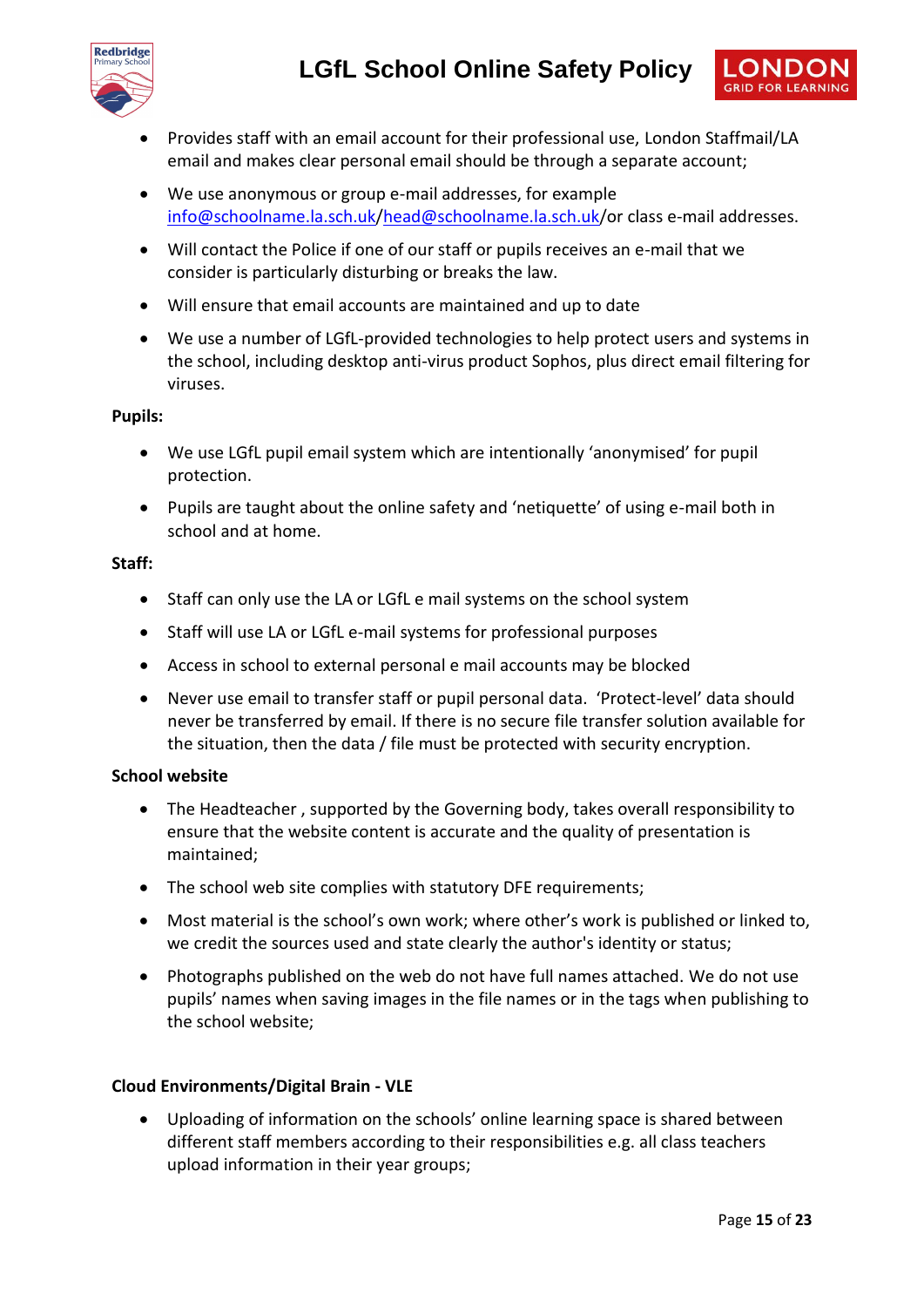



- Photographs and videos uploaded to the school's online environment will only be accessible by members of the school community;
- In school, pupils are only able to upload and publish within DB

#### **Social networking**

#### **Staff, Volunteers and Contractors**

- Staff are instructed to always keep professional and private communication separate.
- Teachers are instructed not to run social network spaces for student use on a personal basis or to open up their own spaces to their students, but to use the schools' preferred system for such communications.

#### **School staff will ensure that in private use:**

- No reference should be made in social media to students/pupils, parents/carers or school staff;
- School staff should not be online friends with any pupil/student. Any exceptions must be approved by the Headteacher.
- They do not engage in online discussion on personal matters relating to members of the school community;
- Personal opinions should not be attributed to the school /academy or local authority and personal opinions must not compromise the professional role of the staff member, nor bring the school into disrepute;
- Security settings on personal social media profiles are regularly checked to minimise risk of loss of personal information.

#### **Pupils:**

- Are taught about social networking, acceptable behaviours and how to report misuse, intimidation or abuse through our online safety curriculum work, assemblies etc.
- Students are required to sign and follow our (KS1 and KS2) pupil Acceptable Use Agreement.

#### **Parents:**

- Parents are reminded about social networking risks and protocols through our parental Acceptable Use Agreement and additional communications materials when required e.g. Digital Parenting magazines, curriculum meetings and when invited on a one to one basis where required.
- Are reminded that they need to ask permission before uploading photographs, videos or any other information about other people.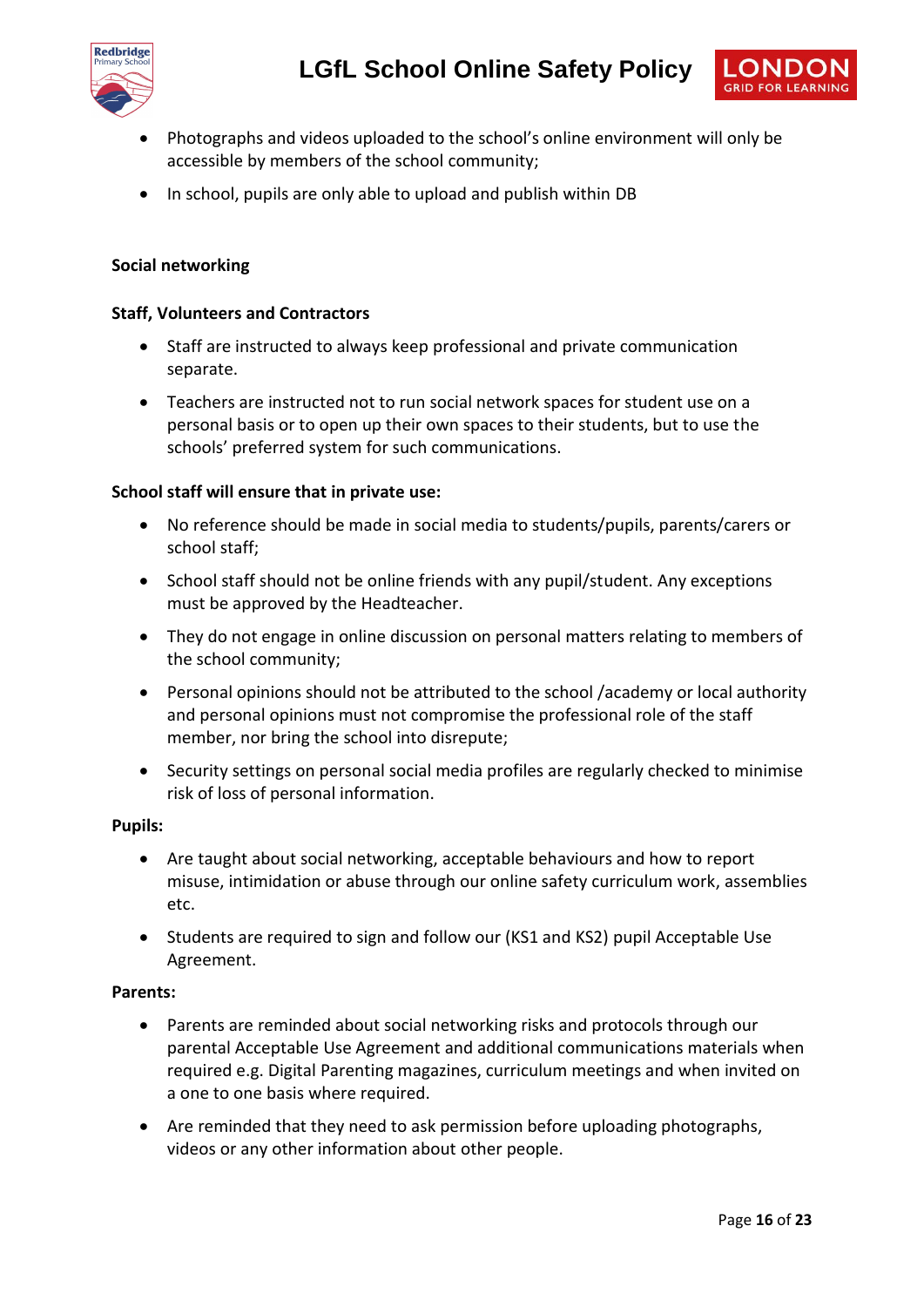

- We have CCTV in the school as part of our site surveillance for staff and student safety. The use of CCTV is clearly signposted in the school. We will not reveal any recordings without appropriate permission.
- We use specialist lesson recording equipment on occasions as a tool to share best teaching practice. We do not reveal any such recordings outside of the staff and will not use for any other purposes.

#### **5. Data security: Management Information System access and Data transfer**

#### **Strategic and operational practices**

At this school:

- The Head Teacher is the Senior Information Risk Officer (SIRO).
- Staff are clear who are the key contact(s) for key school information (the Information Asset Owners) are. We have listed the information and information asset owners.
- We ensure staff know who to report any incidents where data protection may have been compromised.
- All staff are DBS checked and records are held in a single central record

#### **Technical Solutions**

- Staff have secure area(s) on the network to store sensitive files with restricted access.
- We require staff to log-out of systems when leaving their computer, but also enforce lock-out after 10 minutes idle time.
- We use the LGfL USO AutoUpdate, for creation of online user accounts for access to broadband services and the LGfL content.
- All servers are in lockable locations and managed by DBS-checked staff.
- Details of all school-owned hardware will be recorded in a hardware inventory.
- Details of all school-owned software will be recorded in a software inventory.
- Disposal of any equipment will conform to [The Waste Electrical and Electronic](http://www.legislation.gov.uk/uksi/2006/3289/pdfs/uksi_20063289_en.pdf)  [Equipment Regulations 2006](http://www.legislation.gov.uk/uksi/2006/3289/pdfs/uksi_20063289_en.pdf) and/or [The Waste Electrical and Electronic Equipment](http://www.legislation.gov.uk/uksi/2007/3454/pdfs/uksi_20073454_en.pdf)  [\(Amendment\) Regulations 2007.](http://www.legislation.gov.uk/uksi/2007/3454/pdfs/uksi_20073454_en.pdf) [Further information](http://www.environment-agency.gov.uk/business/topics/waste/32084.aspx) can be found on the Environment Agency website.
- Where any protected or restricted data has been held we get a certificate of secure deletion for any server that once contained personal data.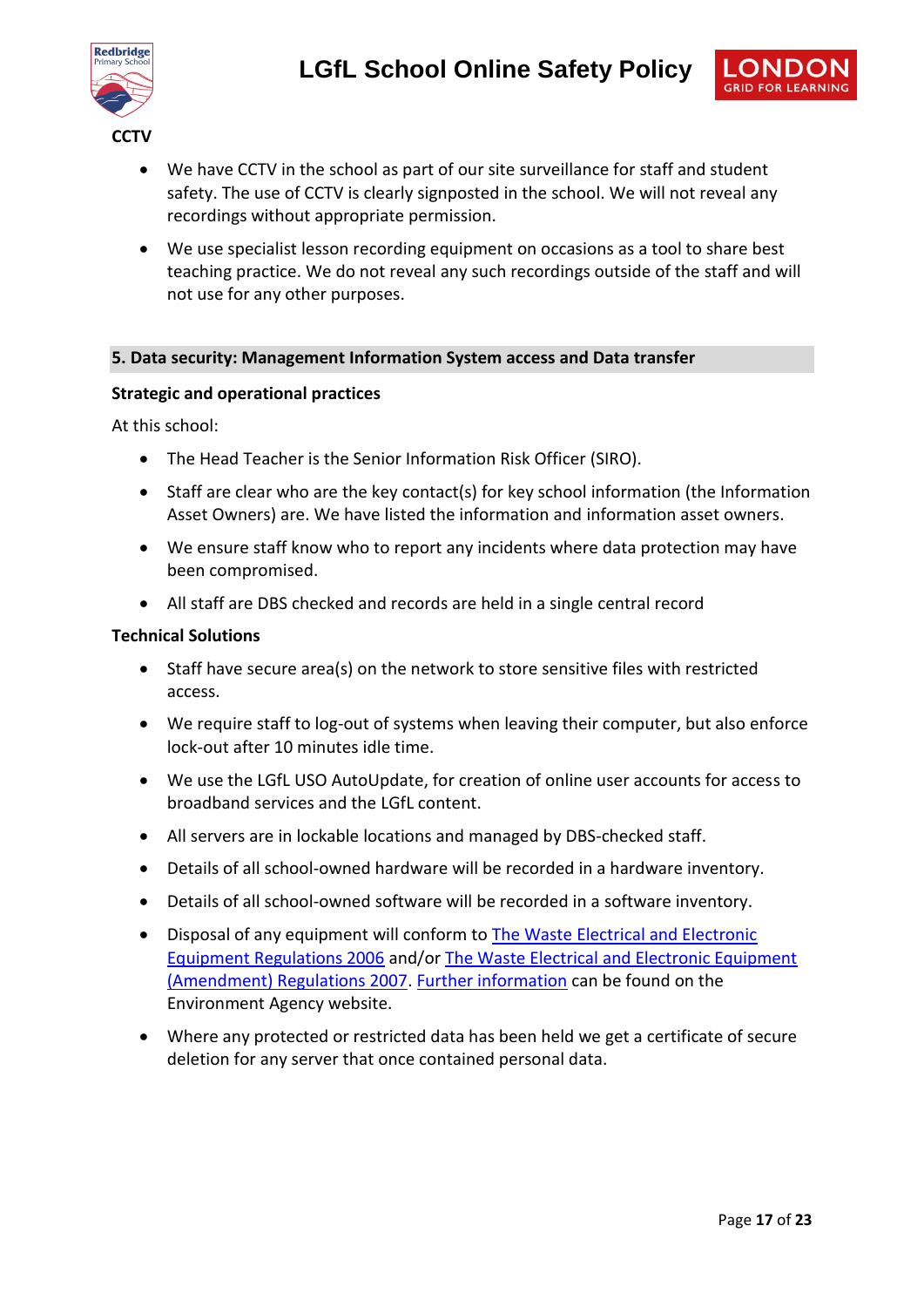



#### **6. Equipment and Digital Content**

#### **Mobile Devices (Mobile phones, tablets and other mobile devices)**

- Mobile devices brought into school are entirely at the staff member, students & parents or visitors own risk. The School accepts no responsibility for the loss, theft or damage of any phone or hand held device brought into school.
- Mobile devices brought in to school are the responsibility of the device owner. The school accepts no responsibility for the loss, theft or damage of personally-owned mobile devices.
- No students should bring his or her mobile phone or personally-owned device into school. Any device brought into school will be confiscated and stored in the main office until collected by an adult unless authorised by a parent. In this case the mobile device will be dropped off in the main office and collected by the child at the end of the day.
- Mobile devices are not permitted to be used in certain areas within the school site, e.g. changing rooms and toilets. 'Mobile-free' signs to this effect are displayed.
- All mobile devices will be handed in at reception should they be brought into school.
- Personal mobile devices will not be used during lessons or formal school time unless as part of an approved and directed curriculum-based activity with consent from Headteacher / ULT.
- The Bluetooth or similar function of a mobile device should be switched off at all times and not be used to send images or files to other mobile devices.
- Mobile devices will not be used in any way during lessons or formal school time. They should be switched off or silent at all times.
- No images or videos should be taken on mobile devices without the prior consent of the person or people concerned.
- Staff members may use their phones during school break times.
- All visitors are requested to keep their phones on silent.
- The recording, taking and sharing of images, video and audio on any personal mobile device is to be avoided, except where it has been explicitly agreed by the Headteacher. Such authorised use is to be recorded. All mobile device use is to be open to monitoring scrutiny and the Headteacher is able to withdraw or restrict authorisation for use at any time, if it is deemed necessary.
- The School reserves the right to search the content of any mobile devices on the school premises where there is a reasonable suspicion that it may contain illegal or undesirable material, including pornography, violence or bullying. Staff mobiles devices may be searched at any time as part of routine monitoring. If a student needs to contact his or her parents or carers, they will be allowed to use a school phone. Parents are advised not to contact their child via their mobile phone during the school day, but to contact the school office.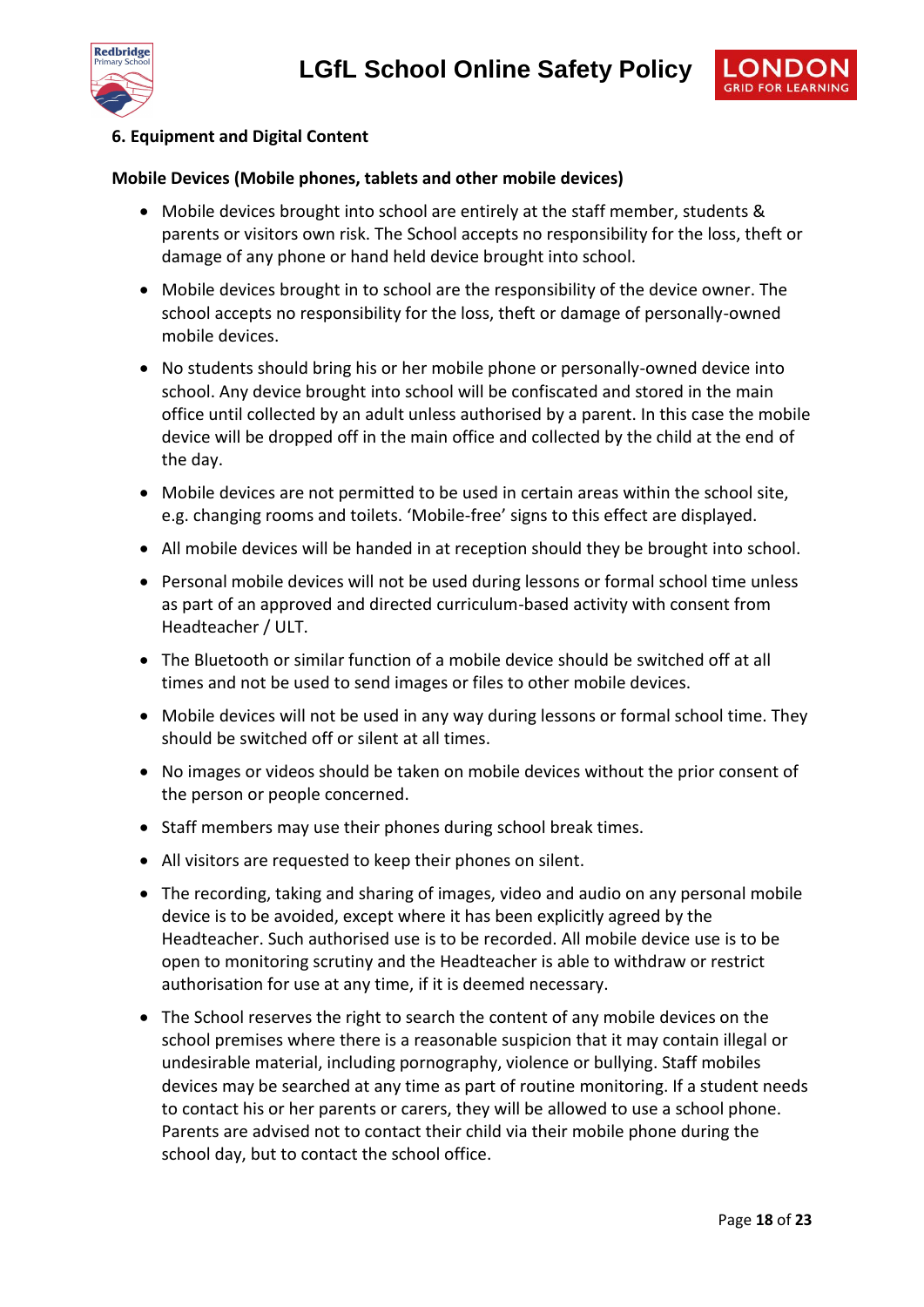



• Staff may use their phones during break times. If a staff member is expecting a personal call they may leave their phone with the school office to answer on their behalf, or seek specific permissions to use their phone at other than their break times.

#### **Storage, Synching and Access**

#### **The device is accessed with a school owned account**

- The device has a school created account and all apps and file use is in line with this policy. No personal elements may be added to this device.
- PIN access to the device must always be known by the network manager.

#### **The device is accessed with a personal account**

- If personal accounts are used for access to a school owned mobile device, staff must be aware that school use will be synched to their personal cloud, and personal use may become visible in school and in the classroom.
- PIN access to the device must always be known by the network manager.
- Exit process when the device is returned the staff member must log in with personal ID so that the device can be Factory Reset and cleared for reuse.

#### **Students' use of personal devices**

- The School strongly advises that student mobile phones and devices should not be brought into school.
- The School accepts that there may be particular circumstances in which a parent wishes their child to have a mobile phone for their own safety.
- If a student breaches the school policy, then the device will be confiscated and will be held in a secure place in the school office. Mobile devices will be released to parents or carers in accordance with the school policy.

#### **Staff use of personal devices**

- Staff are not permitted to use their own mobile phones or devices in a professional capacity, such as for contacting children, young people or their families within or outside of the setting.
- Staff will be issued with a school phone where contact with students, parents or carers is required, for instance for off-site activities. When in France and at Kingswood for residential visits, where there is limited signal, personal phones will need to be used as authorised by the ULT.
- Mobile Phones and personally-owned devices will be switched off or switched to 'silent' mode. Bluetooth communication should be 'hidden' or switched off and mobile phones or personally-owned devices will not be used during teaching periods unless permission has been granted by a member of the upper leadership team in emergency circumstances.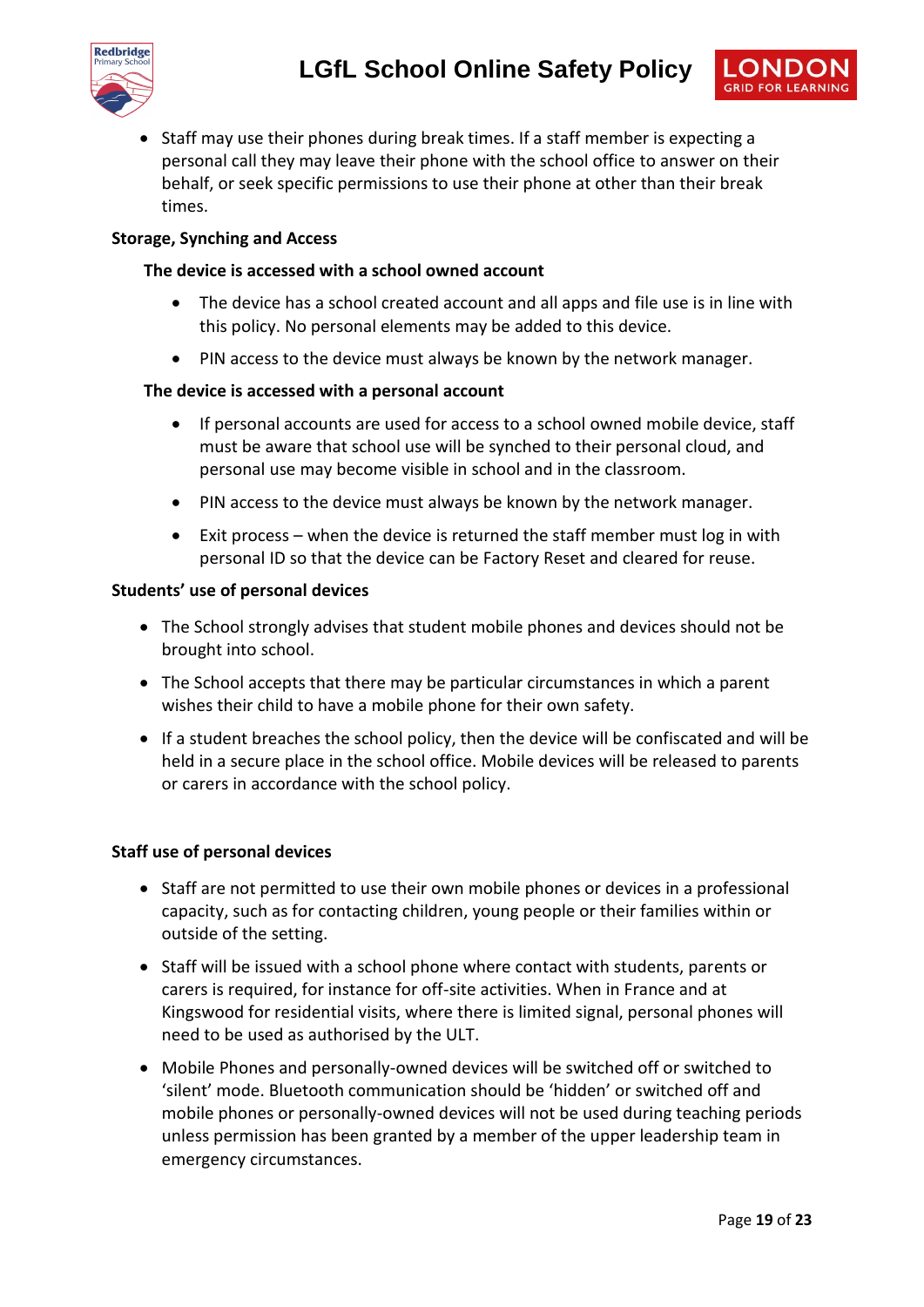

- If members of staff have an educational reason to allow children to use mobile phones or a personally-owned device as part of an educational activity, then it will only take place when approved by the upper leadership team.
- Staff should not use personally-owned devices, such as mobile phones or cameras, to take photos or videos of students and will only use work-provided equipment for this purpose.
- In an emergency where a staff member doesn't have access to a school-owned device, they should use their own device and hide (by inputting 141) their own mobile number for confidentiality purposes and then report the incident with the Headteacher / Designated Officer.
- If a member of staff breaches the school policy then disciplinary action may be taken.

#### **Digital images and video**

#### **In this school:**

- We gain parental/carer permission for use of digital photographs or video involving their child as part of the school agreement form when their daughter/son joins the school (or annually).;
- We do not identify pupils in online photographic materials or include the full names of pupils in the credits of any published school produced video materials/DVDs;
- Staff sign the school's Acceptable Use Policy and this includes a clause on the use of mobile phones/personal equipment for taking pictures of pupils;
- If specific pupil photos (not group photos) are used on the school web site, in the prospectus or in other high profile publications the school will obtain individual parental or pupil permission for its long term, high profile use
- The school blocks/filter access to social networking sites unless there is a specific approved educational purpose;
- Pupils are taught about how images can be manipulated in their online safety education programme and also taught to consider how to publish for a wide range of audiences which might include governors, parents or younger children as part of their computing scheme of work;
- Pupils are advised to be very careful about placing any personal photos on any 'social' online network space. They are taught to understand the need to maintain privacy settings so as not to make public, personal information.
- Pupils are taught that they should not post images or videos of others without their permission. We teach them about the risks associated with providing information with images (including the name of the file), that reveals the identity of others and their location. We teach them about the need to keep their data secure and what to do if they are subject to bullying or abuse.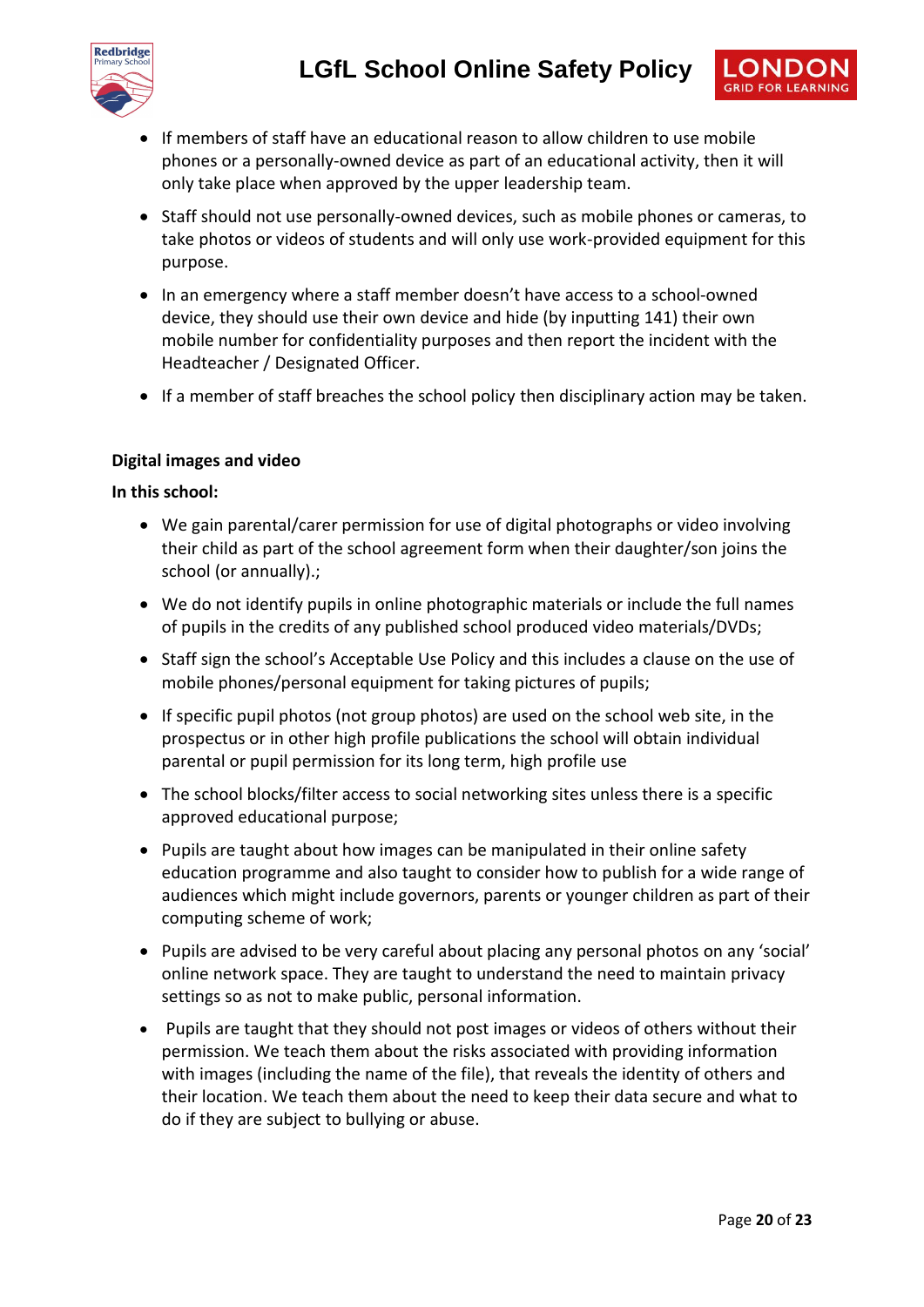



## **Appendix A: Safeguarding Record of Concern**

## **Last updated 14 April 2017 \* Can be completed by the DSL**

| Child's Name:                                                                   |                                   |                                  |                                                                                    |  |  |
|---------------------------------------------------------------------------------|-----------------------------------|----------------------------------|------------------------------------------------------------------------------------|--|--|
| Child's DOB:                                                                    |                                   |                                  |                                                                                    |  |  |
| Male/Female:                                                                    | Ethnic Origin:                    | Disability Y/N:                  | Religion:                                                                          |  |  |
|                                                                                 |                                   |                                  |                                                                                    |  |  |
| Date and time of concern:                                                       |                                   |                                  |                                                                                    |  |  |
| Your account of the concern:<br>(what was said, observed, reported and by whom) |                                   |                                  |                                                                                    |  |  |
| <b>Additional Information:</b><br>(context of concern/disclosure)               |                                   |                                  |                                                                                    |  |  |
| Your response:<br>(what did you do/say following the concern)                   |                                   |                                  |                                                                                    |  |  |
| Your name:                                                                      |                                   | Your signature:                  |                                                                                    |  |  |
| Your position in school:                                                        |                                   | Date and time of this recording: |                                                                                    |  |  |
| Action and response of designated safeguarding lead / headteacher               |                                   |                                  |                                                                                    |  |  |
| reporting concern:                                                              | Feedback given to member of staff | what was the rationale for this? | Information shared with any other staff?<br>If so, what information was shared and |  |  |
|                                                                                 |                                   |                                  |                                                                                    |  |  |

*Note: You cannot promise confidentiality*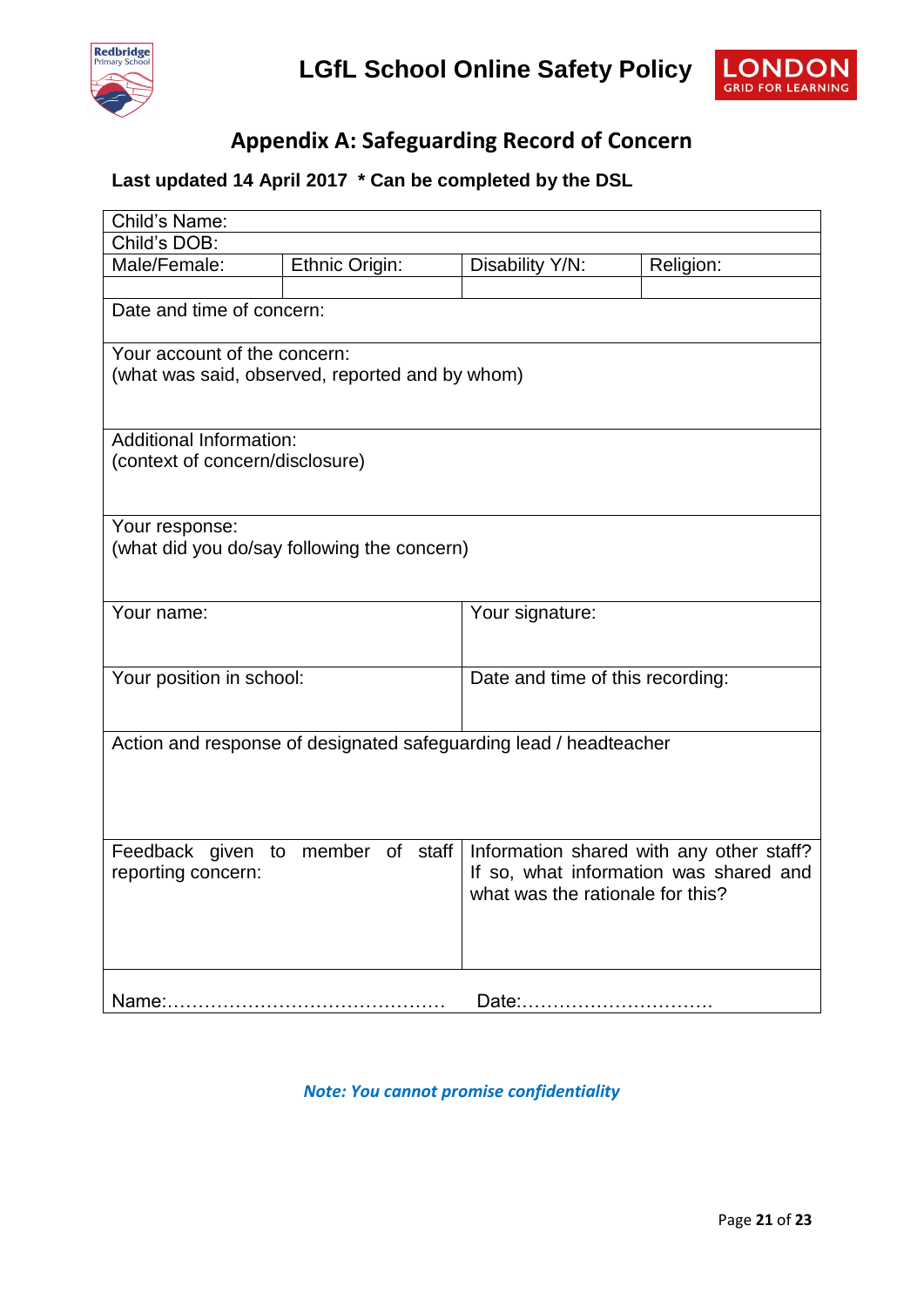



## **Checklist for Designated Safeguarding Lead**

| Child clearly identified                                                         |
|----------------------------------------------------------------------------------|
| Name, designation and signature of the person completing the record              |
| populated?                                                                       |
| Date and time of any incidents or when a concern was observed?                   |
| Date and time of written record?                                                 |
| Distinguish between fact, opinion and hearsay                                    |
| Concern described in sufficient detail, i.e. no further clarification necessary? |
| Child's own words used? (Swear words, insults, or intimate vocabulary should     |
| be written down verbatim.)                                                       |
| Record free of jargon?                                                           |
| Written in a professional manner without stereotyping or discrimination?         |
| The record includes an attached completed body map (if relevant) to show any     |
| visible injuries                                                                 |

# **Procedures at Redbridge Primary School for dealing with Safeguarding and Child Protection Concerns**



If any member of staff has any concerns regarding a child in our school they have *a duty to report it*. It is never too trivial and we are never too busy to deal with it. Child Protection must take absolute priority. *Child Protections concerns must be reported on the day that they happen.* Every member of the Upper Leadership Team is a designated Child Protection Officer.

If you have a concern:

- Report it as soon as possible
- If you have an LSA in your class, you can leave the class and report it as soon as the lesson is over
- If the concern is raised during the last lesson of the day and the child will go home before you report it, send a child with a message to the office or to another class so you can leave and report the incident. It is of paramount importance that the incident is reported before the child goes home.

If the concern is raised on an educational visit, telephone the school and speak to a member of the Upper Leadership Team as soon as possible. They will advise and support you.